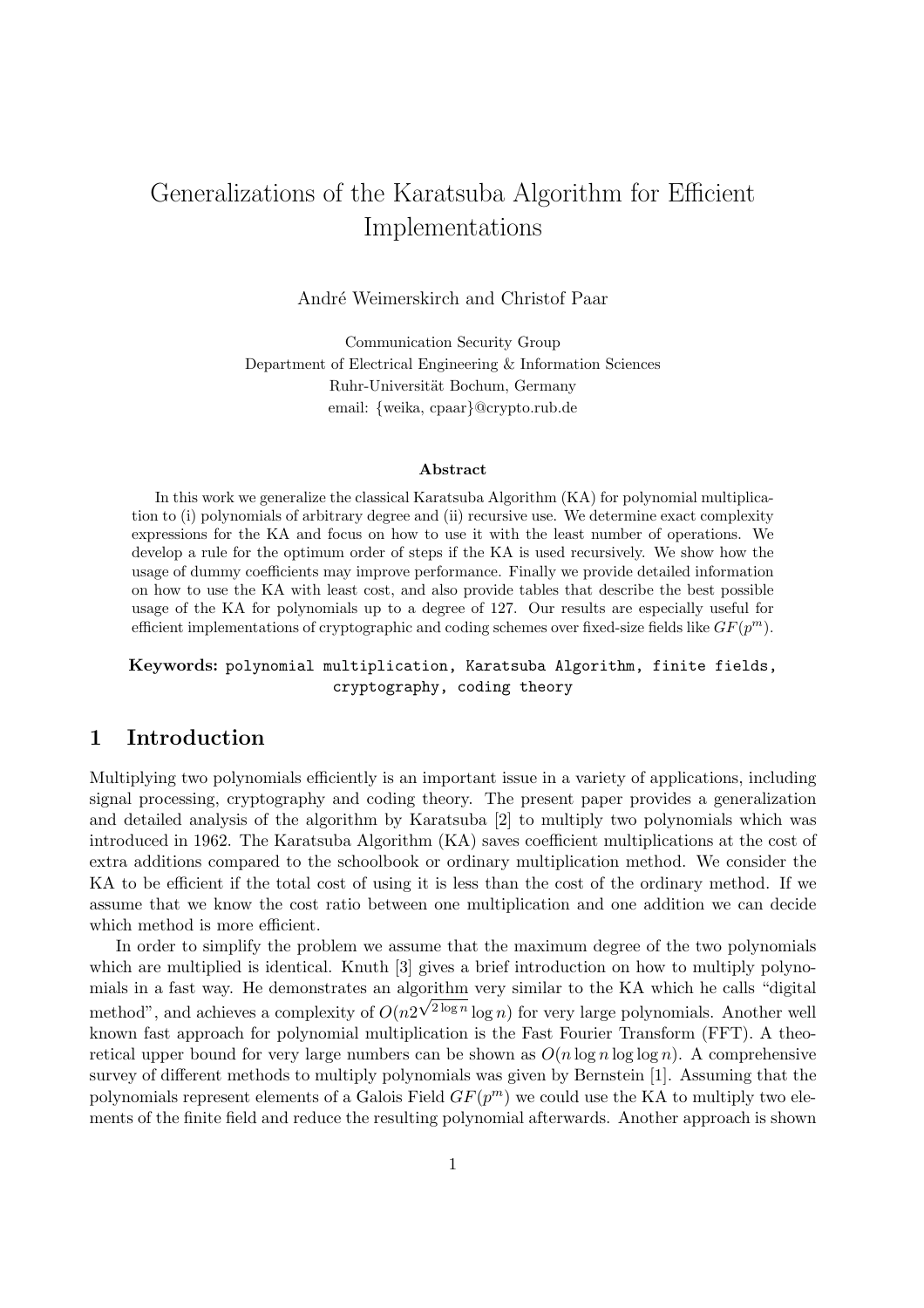by Lempel, Seroussi and Winograd in [4] and by Winograd in [7]. They demonstrate algorithms which perform a modular multiplication and derive asymptotical lower bounds for these.

While many algorithms have lower asymptotic complexity than the KA the later one shows better performance for polynomials of small degree as they are used in many applications. In this paper we show in detail how to use the KA in an efficient way, both iteratively and recursively. We provide methods and tables to ease this task, and give a detailed count of the numbers of elementary additions and multiplications needed. We also show that for many polynomials using the KA needs less multiplications and additions than the schoolbook method. The work is organized as follows. Section 2 introduces the KA. Section 3 extends the KA for polynomials of arbitrary degree in one iteration, and Section 4 enhances the KA to recursive use. Section 5 describes the complexity of the KA when using it for squaring. Section 6 improves the KA by using dummy coefficients, and Section 7 provides the conclusion.

## 2 Preliminaries: Karatsuba Algorithm

Let R be a ring. Let  $A(x)$  and  $B(x)$  be degree-d polynomials over R. The Karatsuba Algorithm  $(KA)$  describes a method to multiply two polynomials with coefficients in R. There are two ways to derive the KA: the Chinese Remainder Theorem [1] and simple algebraic transformations. The KA can easily be applied recursively for polynomials which have  $2<sup>i</sup>$  coefficients. But first we show an example of the schoolbook method.

#### 2.1 Schoolbook Method

The usual way to multiply two polynomials is often called the schoolbook method. Consider two degree-d polynomials with  $n = d + 1$  coefficients:

$$
A(x) = \sum_{i=0}^{d} a_i x^i, B(x) = \sum_{i=0}^{d} b_i x^i
$$

Then the product  $C(x) = A(x) B(x)$  is calculated as

$$
C(x) = \sum_{i=0}^{d} x^{i} \cdot \left( \sum_{s+t=i; s,t \ge 0} a_{s} b_{t} \right) = \sum_{i=0}^{d} \sum_{j=0}^{d} a_{i} b_{j} x^{i+j}
$$
(1)

The polynomial  $C(x)$  can be obtained with  $n^2$  multiplications and  $(n-1)^2$  additions.

### 2.2 KA for Degree-1 Polynomials

The KA for degree-1 polynomials was introduced by Karatsuba in [2]. We will now develop the KA through simple algebraic manipulations. Consider two degree-1 polynomials  $A(x)$  and  $B(x)$ .

$$
A(x) = a_1x + a_0, \ B(x) = b_1x + b_0
$$

Let  $D_0, D_1, D_{0,1}$  be auxiliary variables with

$$
D_0 = a_0b_0, D_1 = a_1b_1, D_{0,1} = (a_0 + a_1) (b_0 + b_1)
$$

Then the polynomial  $C(x) = A(x) B(x)$  can be calculated in the following way:

$$
C(x) = D_1 x^2 + (D_{0,1} - D_0 - D_1)x + D_0
$$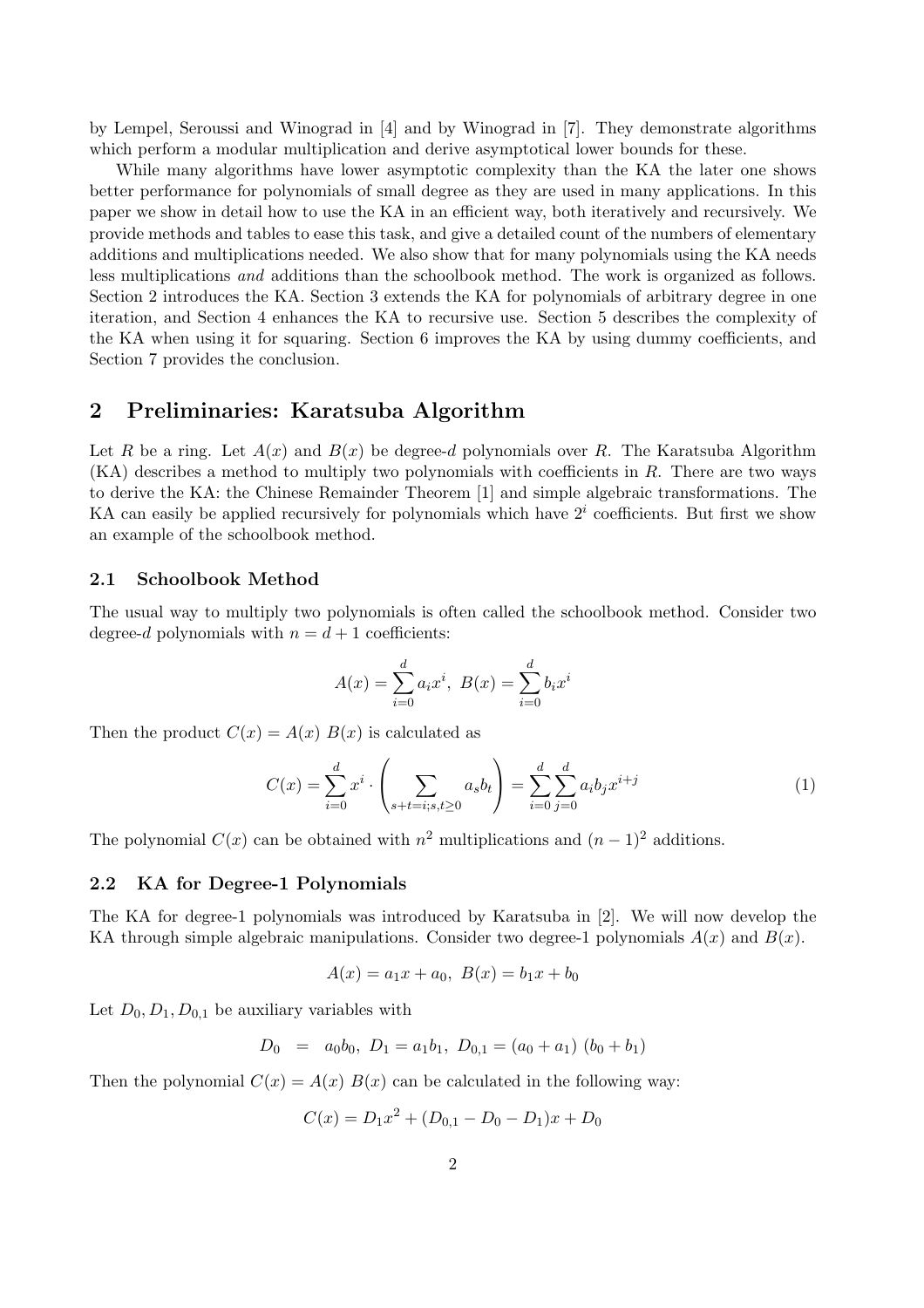We need four additions and three multiplications to compute  $C(x)$ . Using the schoolbook method we need four multiplications and one addition, thus we save one multiplication and need three extra additions.

For application in practice, e.g., multi-precision multiplication we are interested in the particular value of the ratio between the cost of one multiplication and one addition for which the KA is efficient. Let r be the ratio between the cost of one multiplication and one addition on a specific implementation platform. Then  $r = t_m/t_a$  where  $t_m$  and  $t_a$  denote the cost of one multiplication and one addition, respectively. The cost for the schoolbook method  $c_s$  can be calculated as  $c_s =$  $1t_a + 4t_m$ . The cost of the KA can be similarly obtained as  $c_k = 4t_a + 3t_m$ . We want to know the ratio  $r$  when the cost of the KA is less than for the schoolbook method. Therefore we obtain  $c_k < c_s \Leftrightarrow 4t_a + 3t_m < 1t_a + 4t_m \Leftrightarrow 3 < r$ . If the ratio between the cost of one multiplication and one addition is greater than three it is more efficient to use the KA.

## 2.3 Recursive KA for Polynomials of Degree  $2^i - 1$

The KA can be applied in a recursive way as shown in Algorithm 1. This is straightforward for polynomials whose number of coefficients  $n$  is a power of 2. To apply the algorithm both polynomials are split into a lower and an upper half.

$$
A(x) = A_u(x)x^{n/2} + A_l(x), B(x) = B_u(x)x^{n/2} + B_l(x)
$$

These halfs are used as before, i.e., as if they were coefficients. The algorithm becomes recursive if it is applied again to multiply these polynomial halfs. The next iteration step splits these polynomials again in half. The algorithm eventually terminates after  $t$  steps. In the final step the polynomials degenerate into single coefficients. Since every step exactly halves the number of coefficients, the algorithm terminates after  $t = \log_2 n$  steps. Let #MUL and #ADD be the number of multiplications and additions in the underlying ring. Then the complexity to multiply two polynomials with *n* coefficients is as follows  $[6]$ :

$$
#MUL = n^{\log_2 3}
$$

$$
#ADD \le 6n^{\log_2 3} - 8n + 2
$$

#### Algorithm 1 Recursive KA,  $C = KA(A, B)$

**INPUT:** Polynomials  $A(x)$  and  $B(x)$ OUTPUT:  $C(x) = A(x) B(x)$  $N = max(deg(*A*), degree(*B*)) + 1$ if  $N == 1$  return  $A \cdot B$ Let  $A(x) = A_u(x) x^{N/2} + A_l(x)$ and  $B(x) = B_u(x) x^{N/2} + B_l(x)$  $D_0 = KA(A_l, B_l)$  $D_1 = KA(A_u, B_u)$  $D_{0,1} = KA(A_l + A_u, B_l + B_u)$  ${\tt return}\; D_1x^N+(D_{0,1}-D_0-D_1)x^{N/2}+D_0$ 

## 3 One-Iteration KA for Polynomials of Arbitrary Degree

As mentioned above it is straightforward to apply the KA to polynomials which have  $2^i$ , i positive integer, coefficients (if  $i > 1$ , we apply the KA recursively). However, it is not obvious how to apply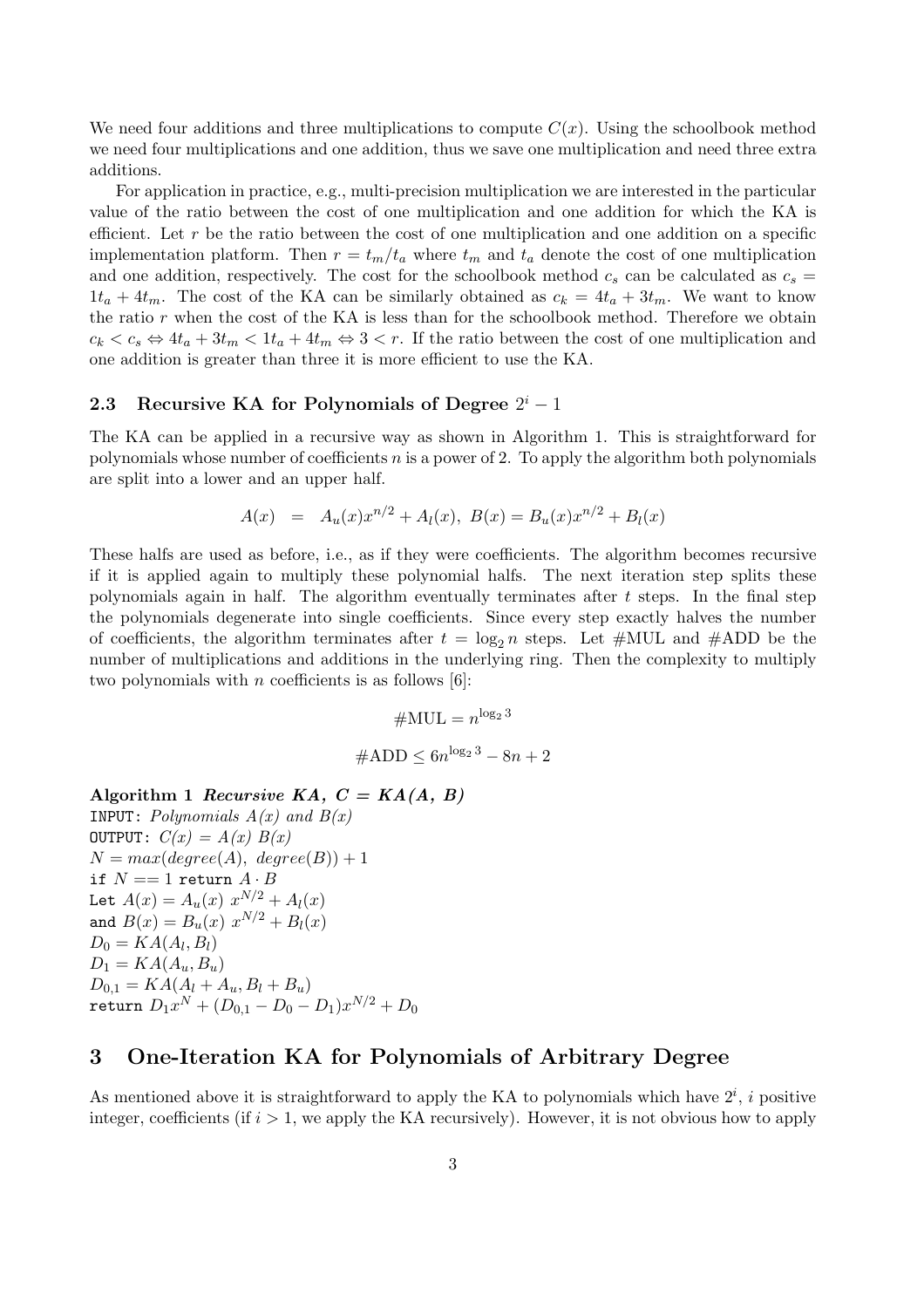the KA to polynomials with a number of coefficients which has the form  $2^{j} n$ , with j a non-negative integer and n an odd integer,  $n > 1$ . Even though the original trick can be applied j times, the problem of multiplying polynomials with n coefficients remains. In particular if  $j = 0$ , i.e., if the number of coefficients is odd, the classical KA cannot be applied in a straight forward manner. We start by giving a simple example. Then a general algorithm is provided, followed by a complexity analysis.

#### 3.1 KA for Degree-2 Polynomials

Consider two degree-2 polynomials:

$$
A(x) = a_2x^2 + a_1x + a_0, \ B(x) = b_2x^2 + b_1x + b_0
$$

with the auxiliary variables

$$
D_0 = a_0b_0, D_1 = a_1b_1, D_2 = a_2b_2
$$
  
\n
$$
D_{0,1} = (a_0 + a_1)(b_0 + b_1), D_{0,2} = (a_0 + a_2)(b_0 + b_2), D_{1,2} = (a_1 + a_2)(b_1 + b_2)
$$

 $C(x) = A(x) B(x)$  is computed with an extended version of the KA

$$
C(x) = D_2x^4 + (D_{1,2} - D_1 - D_2)x^3 + (D_{0,2} - D_2 - D_0 + D_1)x^2 + (D_{0,1} - D_1 - D_0)x + D_0
$$

We need 13 additions and 6 multiplications. Using the schoolbook method we needs 4 additions and 9 multiplications. Let us take a look at the ratio r. We obtain  $c_k < c_s \Leftrightarrow 13t_a + 6t_m$  $4t_a + 9t_m \Leftrightarrow 3 < r$ . If  $r > 3$  it is more efficient to use the KA for degree-2 polynomials.

#### 3.2 KA for Polynomials of Arbitrary Degree

The following algorithm describes a method to multiply two arbitrary polynomials with  $n$  coefficients using a one-iteration KA.

Algorithm 2 Consider two degree-d polynomials with  $n = d + 1$  coefficients

$$
A(x) = \sum_{i=0}^{d} a_i x^i, \ B(x) = \sum_{i=0}^{d} b_i x^i
$$

Compute for each  $i = 0, \ldots, n - 1$ 

$$
D_i := a_i b_i \tag{2}
$$

Calculate for each  $i = 1, \ldots, 2n - 3$  and for all s and t with  $s + t = i$  and  $t > s \ge 0$ 

$$
D_{s,t} := (a_s + a_t) \ (b_s + b_t) \tag{3}
$$

Then  $C(x) = A(x) B(x) = \sum_{i=0}^{2n-2} c_i x^i$  can be computed as

$$
c_0 = D_0 \tag{4}
$$

$$
c_{2n-2} = D_{n-1} \tag{5}
$$

$$
c_i = \begin{cases} \sum_{s+t=i; t>s \ge 0} D_{s,t} - \sum_{s+t=i; n>t>s \ge 0} (D_s + D_t) & \text{for odd } i, 0 < i < 2n - 2 \\ \sum_{s+t=i; t>s \ge 0} D_{s,t} - \sum_{s+t=i; n>t>s \ge 0} (D_s + D_t) + D_{i/2} & \text{for even } i, 0 < i < 2n - 2 \end{cases}
$$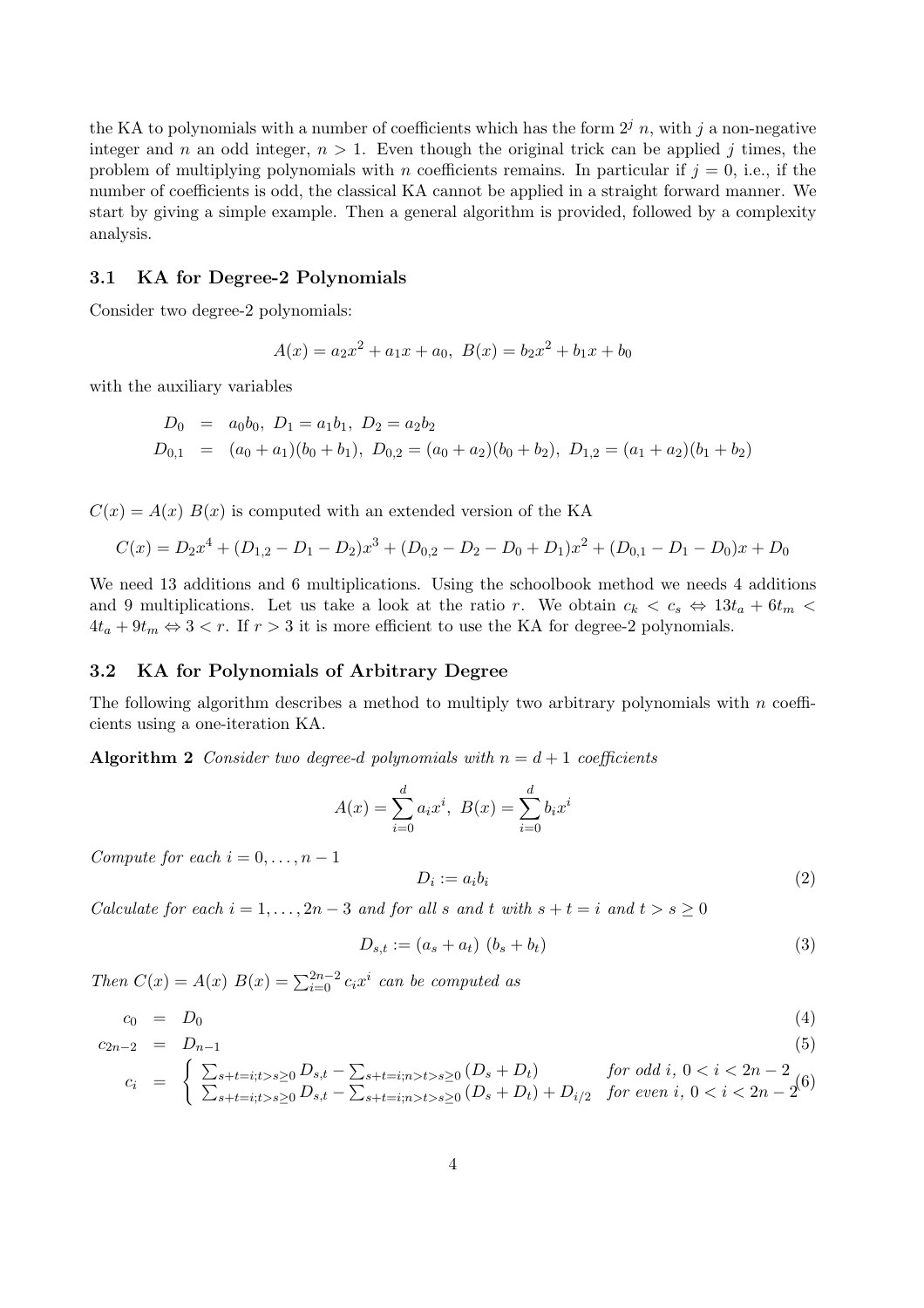**Correctness of the algorithm** First we prove (6) for odd i and then for even i. Using (1) we obtain  $\overline{\phantom{a}}$ 

$$
c_i = \sum_{s+t=i;s,t\geq 0} a_s b_t
$$

Now consider some  $D_{s,t}$ . Each  $D_{s,t}$  is calculated as  $(a_s + a_t)$   $(b_s + b_t) = a_s b_s + a_s b_t + a_t b_s + a_t b_t$ with  $s + t = i$  and  $t > s \ge 0$ . The sum  $\sum_j D_{s,t}$  consists of all combinations of coefficients  $a_s b_t$  with  $s + t = i$  and  $s \neq t$ , and all  $a_s b_s$  and  $a_t b_t$  where s, t are summands of  $i = s + t$ . We must subtract all of the latter products, which were denoted by  $D_s$ .

$$
\sum_{j} D_{s,t} = \sum_{s+t=i; t>s \ge 0} (a_s b_s + a_s b_t + a_t b_s + a_t b_t) = \sum_{s+t=i; t>s \ge 0} (a_s b_t + a_t b_s) + \sum_{s+t=i; t>s \ge 0} (a_s b_s + a_t b_t)
$$

This can be re-written as

$$
\sum_{j} D_{s,t} = \sum_{s+t=i; t>s \ge 0} a_s b_t + \sum_{s+t=i; t>s \ge 0} a_s b_s = c_i + \sum_{s+t=i; t>s \ge 0} D_s
$$

with  $s \neq t$  for odd i. For even i there are two products  $a_s b_s$  for  $s = t = i/2$  in the sum  $D_{s,t}$ , such that we have to take care of the extra product:

$$
\sum_{j} D_{s,t} = \sum_{s+t=i; t>s \ge 0} a_s b_t + \sum_{s+t=i; t>s \ge 0} a_s b_s = (c_i - D_{i/2}) + \sum_{s+t=i; t>s \ge 0} D_s
$$

These equations can easily be transformed to  $(6)$ . Equations  $(4)$  and  $(5)$  are special cases of  $(6)$  for even i, which ends the proof.  $\Box$ 

#### 3.3 Complexity of KA for Arbitrary Polynomials

In order to determine the number of additions and multiplications we first analyze the number of auxiliary variables  $D_i$  and  $D_{s,t}$ , denoted by  $\#D_i$  and  $\#D_{s,t}$ .

**Lemma 1** Let  $A(x), B(x)$  and  $C(x)$  be defined as in Algorithm 1, and the variables  $D_i$  and  $D_{s,t}$ as defined in  $(2)$  and  $(3)$ , respectively. The numbers of auxiliary variables is then given as:

$$
#D_i = n
$$
  
\n
$$
#D_{s,t} = \frac{1}{2}n^2 - \frac{1}{2}n
$$
  
\n
$$
#D = #D_i + #D_{s,t} = \frac{1}{2}n^2 + \frac{1}{2}n
$$

**Proof** We calculate for each  $i = 0, \ldots, n-1$  an auxiliary variable  $D_i$ , therefore we need n variables  $D_i$ . The number of variables  $D_{s,t}$  can be determined as follows. Each  $D_{s,t}$  describes one pair of coefficients  $a_s$ ,  $a_t$ . Each possible pair occurs once. Therefore the number of possible pairs out of n coencients  $a_s$ ,  $a_t$ . Each possible pair of elements is  $\binom{n}{2}$  and we obtain  $D_{s,t} = \binom{n}{2}$  $\binom{n}{2} = \frac{1}{2}$  $\frac{1}{2}n^2 - \frac{1}{2}$  $\overline{2}$  $n.$ 

**Corollary 1** Let  $#MUL$  and  $#ADD$  be the number of multiplications and additions, respectively, needed to multiply two polynomials with n coefficients using the KA. Then using the extended KA we need one multiplication for determining each variable  $D_i$  and  $D_{s,t}$ , which results in

$$
\#MUL = \frac{1}{2}n^2 + \frac{1}{2}n
$$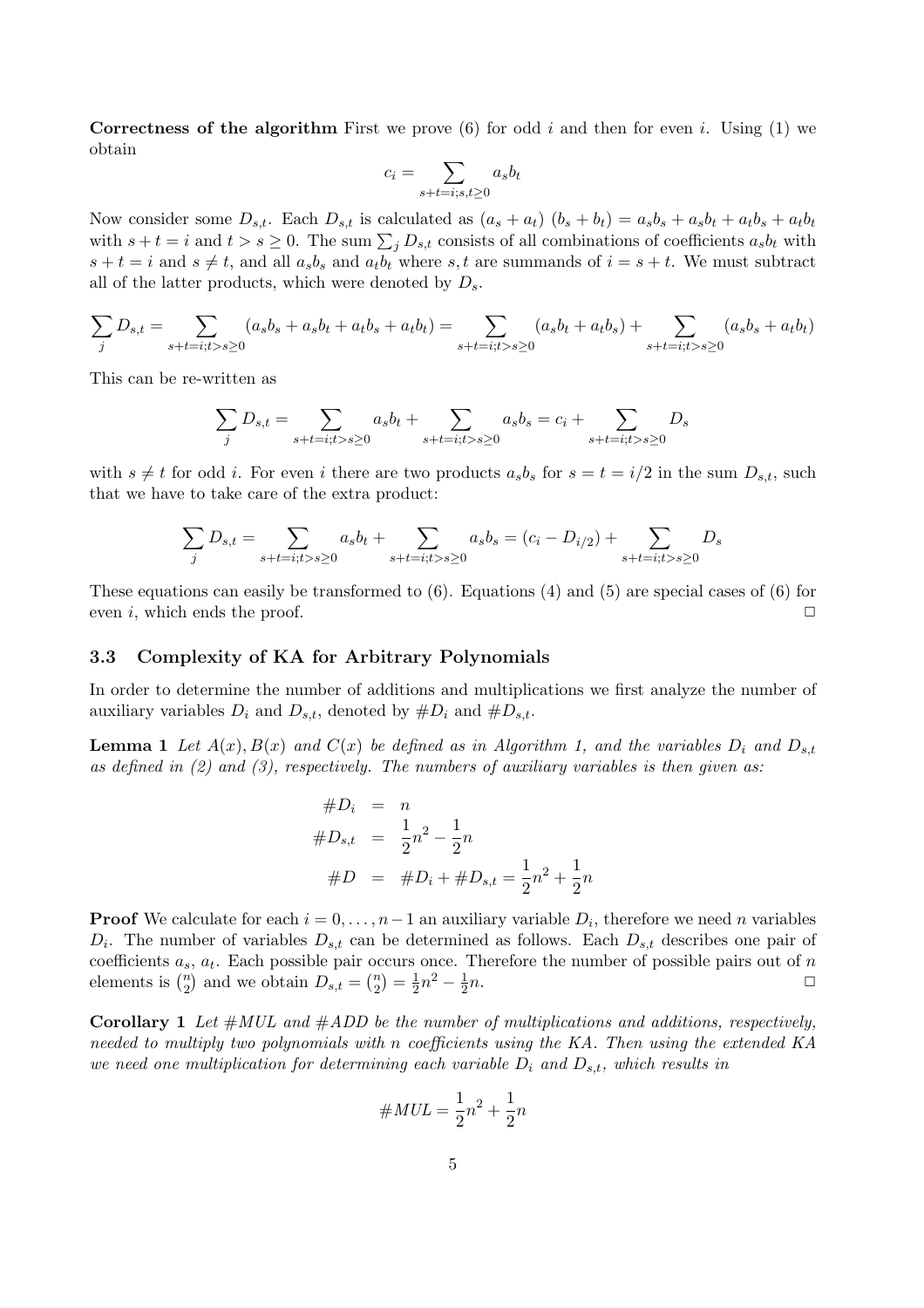|          | K A  |                  |     | schoolbook  |   |
|----------|------|------------------|-----|-------------|---|
| $\it{n}$ | #MUL | $\#\mathrm{ADD}$ |     | $#MUL$ #ADD | r |
| 2        |      |                  |     |             | 3 |
| 3        |      | 13               |     |             | 3 |
| 5        | 15   | 46               | 25  | 16          | 3 |
|          | 28   | 99               | 49  | 36          | 3 |
| 11       | 66   | 265              | 121 | 100         | 3 |

Table 1: Comparison of the KA and the schoolbook method for small primes.

multiplications.

We need two additions to obtain an auxiliary variable  $D_{s,t}$  resulting in 2  $\#D_{s,t}$  additions. Furthermore, we need 2 additions to determine  $c_{n-2}$ ,  $c_{n-3}$ ,  $c_1$  and  $c_2$ , 5 additions for  $c_{n-4}$ ,  $c_{n-5}$ , c<sub>3</sub> and c<sub>4</sub> and so on. So we need  $4 \cdot (3i - 1)$  additions for determining all c<sub>i</sub> (one term must be removed for  $i = \frac{n}{2}$  $\frac{n}{2}$ ). For each even i we need a further addition. This results in

$$
\#ADD = 2\#D_{s,t} + 4\sum_{i=1}^{(n-1)/2} (3i-1) - (3\frac{n-1}{2} - 1) + (n-1) - 1 = \frac{5}{2}n^2 - \frac{7}{2}n + 1
$$

For large n, the one-iteration KA approaches 0.5  $n^2$  coefficient multiplications, which is about half as many as the schoolbook method. The number of additions approaches 2.5  $n^2$ , which is more than the  $n^2$  of the schoolbook method. Note that KA is efficient if the ratio between multiplication and addition on a given platform is larger than 3. This is due to the fact that

$$
c_k < c_s \Leftrightarrow (1/2n^2 + 1/2n)t_m + (5/2n^2 - 7/2n + 1)t_a < n^2t_m + (n-1)^2t_a \Leftrightarrow r > 3
$$

Since  $r = 3$  for  $n = 2$  this is a sharp bound.

For short polynomials, especially for those with a prime number of coefficients (where a recursive application of the basic KA is not straightforward), the method can yield complexities which are relevant in applications. Table 1 shows a few expected values.

## 4 Recursive Application of the KA

We can use the KA in a recursive way to decrease the number of operations. First we show the complexity of a simple extension to the basic recursive KA. Then we show how two polynomials with  $n \cdot m$  coefficients can be multiplied using a simple one-step recursion of the KA. We will divide the polynomial into m polynomials each with n coefficients and use the KA for m polynomials, i.e., we consider the original polynomial to have m coefficients. To multiply these, the KA for n coefficients is used in the recursive step. We will write "KA for  $n \cdot m$ " coefficients to mean that the KA for m coefficients was used on polynomials with n coefficients. These n coefficient polynomials, in turn, are multiplied using the KA for  $n$  coefficients. Furthermore we will determine a method In turn, are multiplied using the RA for *n* coefficients. Furthermore, the multiply polynomials with  $\prod_{i=1}^{j} n_i$  coefficients by recursion.

## 4.1 Recursive KA for Arbitrary Polynomials

If the number of coefficients n is no power of 2 Algorithm 1 is slightly altered by splitting the polynomials into a lower part of  $\lceil N/2 \rceil$  coefficients and and upper part of  $\lceil N/2 \rceil$  coefficients. We call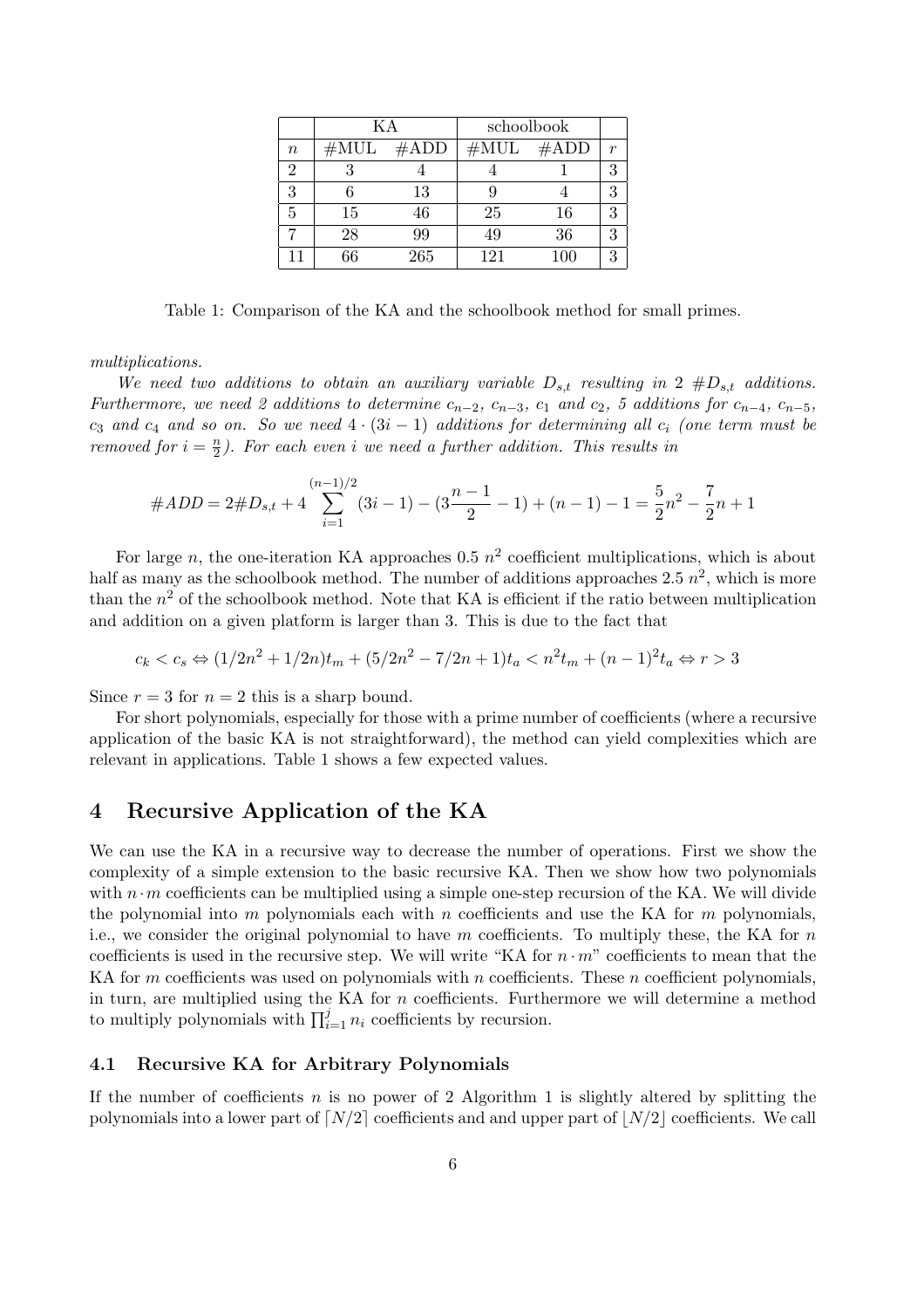this the *simple recursive KA*. In this case the KA is less efficient than for powers of 2. A lower bound for the number of operations is given by the complexity of the KA for  $n = 2<sup>i</sup>$  coefficients as described in Section 2.3. Thus the lower bound for the number of multiplications is  $\#\text{MUL}_{low} = n^{\log_2 3}$ whereas the lower bound for the number of additions is  $\#\text{ADD}_{low} = 6n^{\log_2 3} - 8n + 2$ . We obtain the upper bound by empirical tests as  $\#\text{MUL}_{up} = 1.39 n^{\log_2 3}$ . When applying the one-iteration KA for two and three coefficients as basis of the recursion, i.e. when applying the KA for two and three coefficients as final recursion step by adding the recursion basis  $\#\text{MUL}_3 = 6$ , the upper bound improves to  $\#\text{MUL}_{up} = 1.24 \; n^{\log_2 3}$ . When applying the one-iteration KA for two, three, and nine coefficients as basis of the recursion, the upper bound further improves to

$$
\#\text{MUL}_{up} = 1.20 n^{\log_2 3}.
$$

The number of additions in the worst case, i.e., the upper bound can be obtained in a similar fashion.

$$
#ADD_1 = 0, #ADD_2 = 4
$$
  
\n
$$
#ADD_n = 2 #ADD_{\lceil n/2 \rceil} + #ADD_{\lfloor n/2 \rfloor} + 2 \lfloor n/2 \rfloor
$$
  
\nrecursive application of KA calculation of  $D_{s,t}$   
\n
$$
+ 2 \lfloor n/2 \rfloor + 2 \lceil n/2 \rceil - 2 + 2 \lceil n/2 \rceil - 2
$$
  
\naddition of auxiliary variables overlaps  
\n
$$
= 2 #ADD_{\lceil n/2 \rceil} + #ADD_{\lfloor n/2 \rfloor} + 4(n - 1)
$$

When applying the one-iteration KA for two and three coefficients as basis of the recursion, the anchor  $\#\text{ADD}_3 = 13$  is included. An upper bound of additions is then obtained as

$$
\#\text{ADD}_{up} = 7 \ n^{\log_2 3}.
$$

## 4.2 KA for Degree-5 Polynomials

Consider the two polynomials

$$
A(x) = a_5x^5 + a_4x^4 + a_3x^3 + a_2x^2 + a_1x + a_0
$$
  

$$
B(x) = b_5x^5 + b_4x^4 + b_3x^3 + b_2x^2 + b_1x + b_0
$$

Then  $A(x)$  and  $B(x)$  can be written as

$$
A(x) = A_1(x)x^3 + A_0, B(x) = B_1(x)x^3 + B_0
$$

with

$$
A_1(x) = a_5x^2 + a_4x + a_3, A_0(x) = a_2x^2 + a_1x + a_0
$$
  

$$
B_1(x) = b_5x^2 + b_4x + b_3, B_0(x) = b_2x^2 + b_1x + b_0
$$

Now we apply the KA for degree-1 polynomials. Notice that the coefficients of the polynomials  $A_i(x)$  and  $B_i(x)$  are themselves polynomials and the multiplications of these coefficients result in further applications of the KA for degree-2 polynomials. In the following, we drop the notation  $''(x)''$  for convenience.

$$
D_0 = A_0 B_0, D_1 = A_1 B_1, D_{0,1} = (A_0 + A_1) (B_0 + B_1)
$$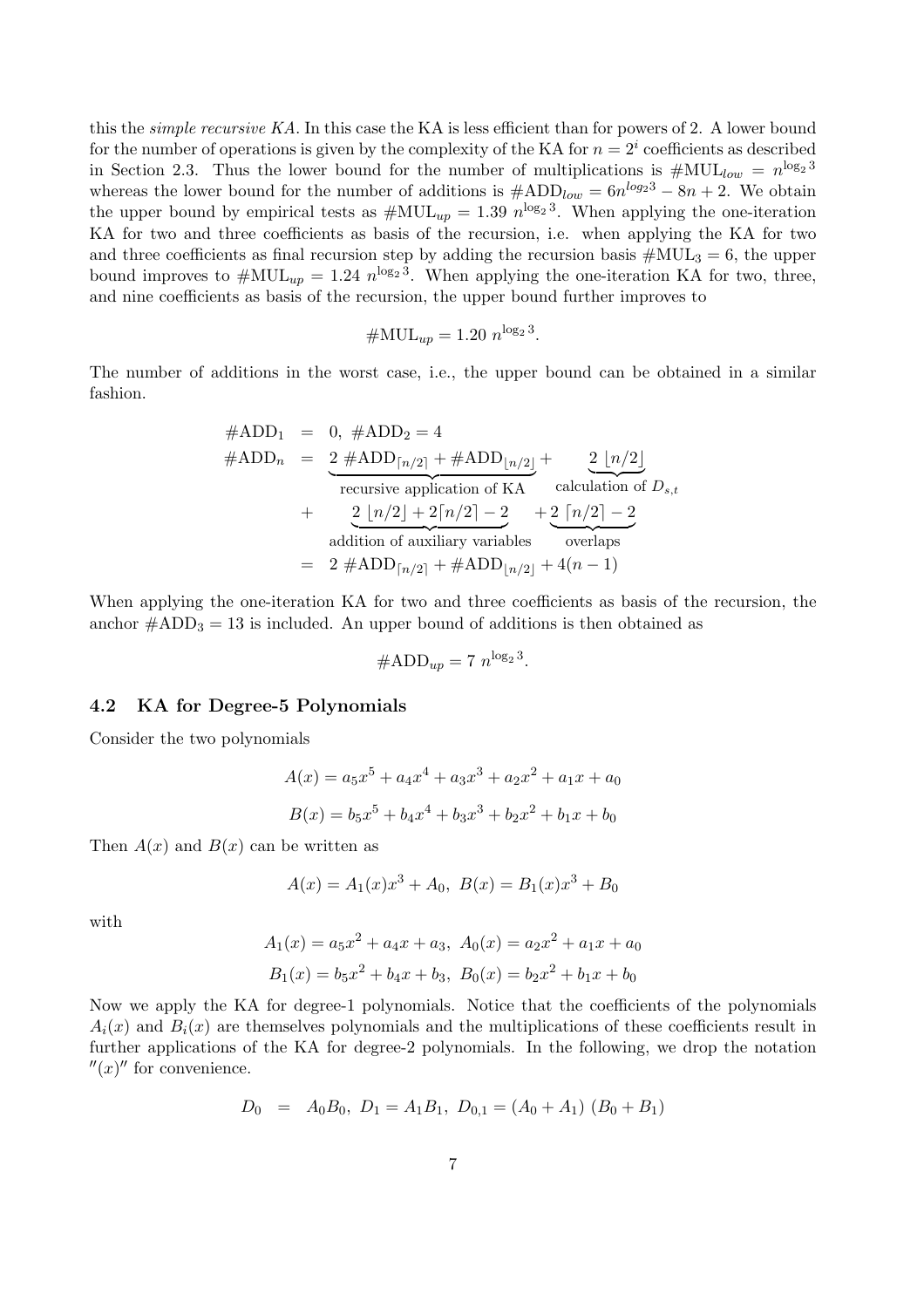| Method             | Multiplications $\#\text{MUL}$   Additions $\#\text{ADD}$ |    |
|--------------------|-----------------------------------------------------------|----|
| KA for $3 \cdot 2$ |                                                           | 59 |
| KA for $2 \cdot 3$ |                                                           |    |

Table 2: Costs for multiplying degree-5 polynomials.

Thus, we obtain

$$
C(x) = D_1 x^6 + (D_{0,1} - D_0 - D_1) x^3 + D_0
$$

The KA for degree-1 polynomials needs four additions and three multiplications of degree-2 polynomials. Each multiplication is solved by the KA for degree-2 polynomials for which we need 13 additions and 6 multiplications. The number of additions must be carefully analyzed. In order to determine the auxiliary variables  $D_{s,t}$  we need two additions of degree-3 polynomials. Two degree-d polynomials can be added by adding all  $n = d + 1$  coefficients. Furthermore two degree-5 polynomials have to be added. Notice that there are some overlaps resulting in four further additions. As an example for the overlaps look at  $D_0$  and  $(D_{0,1} - D_0 - D_1)x^3$ . The first polynomial has degree-4, the second one degree-7. To determine  $c_3$  and  $c_4$  we have to add coefficients from the first and second polynomial. Overall we need 18 multiplications and 59 additions.

For polynomials with 6 coefficients the KA is not unique. Above, we first applied the KA for 2 and then for 3 coefficients. One can also first use the KA for 3 and then for 2 coefficients. The needed operations can be calculated with similar arguments as above. The number of operations for both possibilities are depicted in Table 2. The first example is for the KA for  $3 \cdot 2$ , meaning that first the KA for 2 polynomials where the coefficients themselves are polynomials with 3 coefficients is used. The second example is the KA for  $2 \cdot 3$  in which case the KA is used for polynomials for 3 polynomials where the coefficients themselves are polynomials with 2 coefficients. Notice that the number of multiplications is the same for both approaches. We will see that this is always true. We will also show that it is always more efficient to apply the KA for  $n \cdot m$  than for  $m \cdot n$  if  $n > m$ .

#### 4.3 KA for Polynomials with  $n \cdot m$  Coefficients

This section analyzes the complexity of the KA with a single step recursion. Let  $A(x) = \sum_{i=0}^{nm-1} a_i x^i$ .<br>This can be written as  $A(x) = \sum_{s=0}^{m-1} A_s(x) x^{ns}$  where  $A_s(x)$  are degree- $(n-1)$  polynomials.  $B(x)$ can be written in the same way. The KA is applied to the polynomials  $A(x)$  and  $B(x)$  that are considered to have m coefficients. In the recursive step the KA is applied to the polynomials with  $n$ coefficients and merged at the end. The number of additions needed for the KA for polynomials with n coefficients is denoted by  $\#\text{ADD}_n$ , the number of multiplications with  $\#\text{MUL}_n$ . Let  $\#(D_{s,t})_n$  be the number of auxiliary variables  $D_{s,t}$  needed for the KA for n coefficients. When applying the KA for m coefficients, we need  $\#\text{MUL}_m$  multiplications. Each one of these m multiplications requires  $\#\text{MUL}_n$  multiplications. This results in

#MULn·<sup>m</sup> = #MUL<sup>m</sup> · #MUL<sup>n</sup> = µ 1 2 m<sup>2</sup> + 1 2 m ¶ · µ 1 2 n <sup>2</sup> + 1 2 n ¶

Notice that the order of the recursion does not make any difference thus far.

The number of additions is achieved from the recursive application of the KA: the number of additions to build the variables  $D_{s,t}$ , the additions of the variables  $D_i$  and  $D_{s,t}$  and the number of overlaps. For each recursive application of the KA we need  $\#\text{ADD}_n$  additions, overall  $\#\text{MUL}_m$ .  $#ADD_n$  additions. We need two additions for polynomials with n coefficients to build a variable  $D_{s,t}$ , altogether  $2n \cdot (\#D_{s,t})_m$  additions. Furthermore  $(\#ADD_m - 2(\#D_{s,t})_m)$  additions of the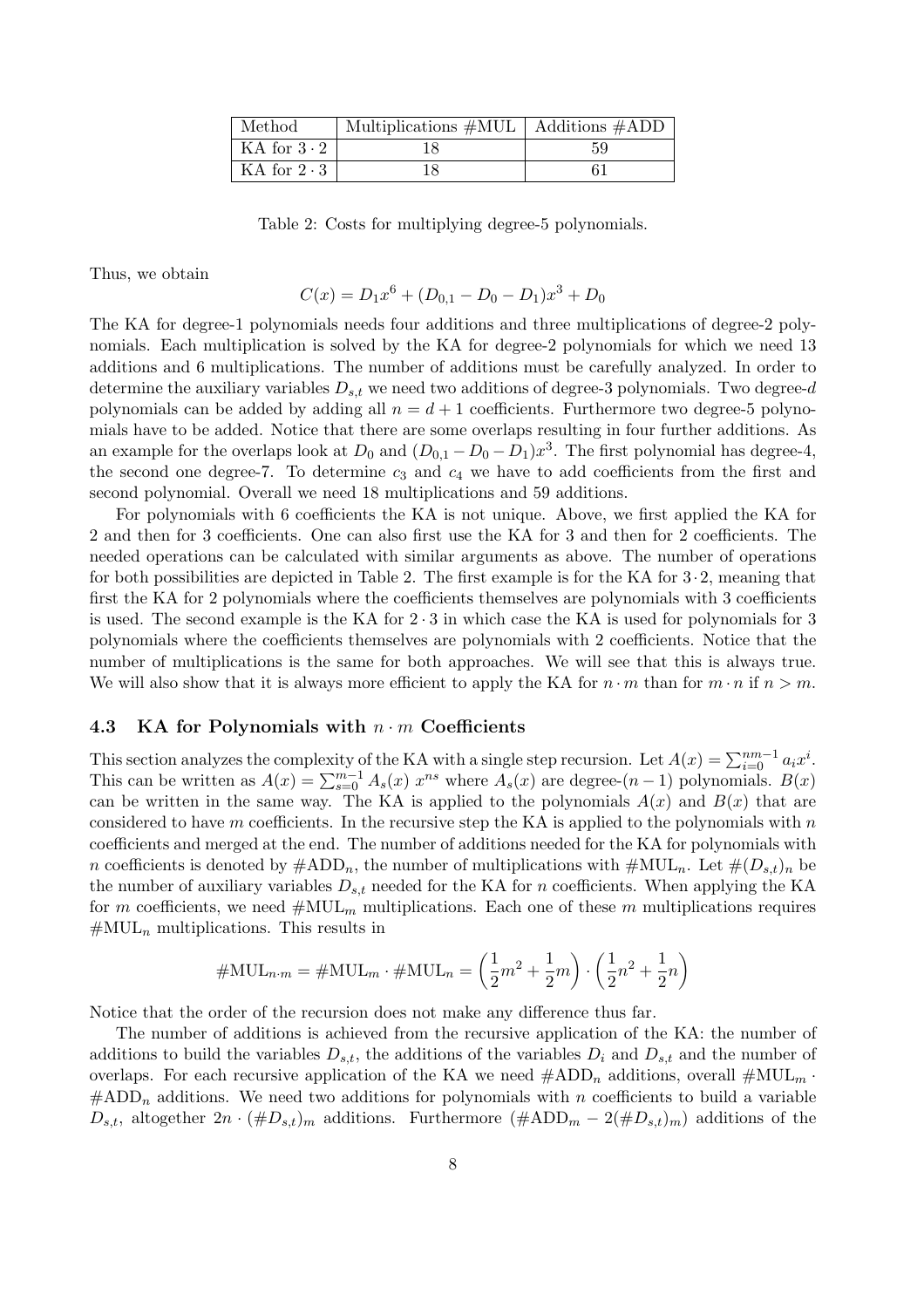variables  $D_{s,t}$  are needed, each of it having  $(2n-1)$  coefficients. Finally we have to consider the overlaps resulting in  $((2m-1) \cdot (2n-1) - (2nm-1))$  additions. Overall we obtain

$$
#ADD_{n\cdot m} = \underbrace{\#MUL_m \cdot #ADD_n}_{\text{recursive application of KA calculation of } D_{s,t}} + \underbrace{2n \cdot (\#D_{s,t})_m}_{\text{calculation of } D_{s,t}} + \underbrace{(2n-1) \cdot (\#ADD_m - 2(\#D_{s,t})_m))}_{\text{addition of auxiliary variables}} + \underbrace{((2m-1) \cdot (2n-1) - (2nm-1))}_{\text{overings}}
$$

This results in

$$
\#ADD_{n\cdot m} = \frac{5}{4}m^2n^2 + \frac{5}{4}mn^2 + \frac{9}{4}m^2n - \frac{23}{4}mn - m^2 + m + 1\tag{7}
$$

Now we will prove that it is more efficient to use the KA for  $n \cdot m$  with  $n \geq m$ . Since the number of multiplications is identical we only have to prove that this holds for the number of additions.

**Lemma 2** Let  $n \ge m$  and  $n, m \ge 2$ . The number of additions for the KA for  $n \cdot m$  is not greater than the number of additions for the KA for  $m \cdot n$ , i.e.,  $\#ADD_{n \cdot m} \leq \#ADD_{m \cdot n}$ .

**Proof** Let  $n \ge m \ge 2$ . Assume that  $\#\text{ADD}_{m \cdot n} < \#\text{ADD}_{n \cdot m}$ . Then

$$
\frac{5}{4}m^2n^2 + \frac{5}{4}nm^2 + \frac{9}{4}n^2m - \frac{23}{4}nm - n^2 + n + 1
$$
  

$$
< \frac{5}{4}m^2n^2 + \frac{5}{4}mn^2 + \frac{9}{4}m^2n - \frac{23}{4}nm - m^2 + m + 1
$$
  

$$
\Rightarrow \frac{5}{4}nm^2 + \frac{9}{4}m^2m - n^2 + n + 1 < \frac{5}{4}mn^2 + \frac{9}{4}m^2n - m^2 + m + 1
$$
  

$$
\Rightarrow n^2(m-1) - n(m-1)(m+1) < (m-1)(-m)
$$
  

$$
\Rightarrow (1-n) \cdot (m-n) < 0 \Rightarrow m-n > 0 \Rightarrow n < m
$$

This is a contradiction and hence  $\#\text{ADD}_{n \cdot m} \leq \#\text{ADD}_{m \cdot n}$  for  $n \geq m$ .

# 4.4 KA for Polynomials with  $\prod_{i=1}^{j} n_i$  Coefficients

We will determine the number of additions and multiplications needed when using the KA rewe will determine the number of additions and indirepleations needed when using the KA respectively for arbitrary polynomials with  $\prod_{i=1}^{j} n_i$  coefficients. We call this KA version the *gen*eral recursive KA. To be exact, we consider polynomials with a maximum degree of  $\prod_{i=1}^{j} n_i - 1$ . Consider two such polynomials  $A(x)$  and  $B(x)$  with  $\prod_{i=1}^{j} n_i$  coefficients. First we write  $A(x) =$  $\sum_{s=0}^{n_j-1} A_s x^{s} \prod_{i=1}^{j-1} n_i$  as polynomial with  $n_j$  coefficients  $A_i$  and do the same for  $B(x)$ . Each of these  $\sum_{s=0}^{1} \frac{1}{1+s}$  is itself a polynomial with  $\prod_{i=1}^{j-1} n_i$  coefficients. Then we use the KA for  $n_j$ . To obtain the number of multiplications we repeatedly apply the KA. The method introduced in Section 4.3 for  $n \cdot m$  coefficients is a special case of this one.

In each application of the KA there are  $\#\text{MUL}_{n_i}$  multiplications needed

#MULQ<sup>j</sup> <sup>i</sup>=1 n<sup>i</sup> = Y j i=1 ( 1 2 n 2 <sup>i</sup> + 1 2 <sup>n</sup>i) = (<sup>1</sup> 2 ) <sup>j</sup> <sup>Y</sup> j i=1 ni(n<sup>i</sup> + 1) (8)

Again, the number of multiplications is independent of the order of the recursion. The number of additions can be developed as follows. We introduce a term  $w_l$ ,  $l = 1 \ldots j$ , where j is the recursion depth, which describes the number of additions for one recursive application. This includes the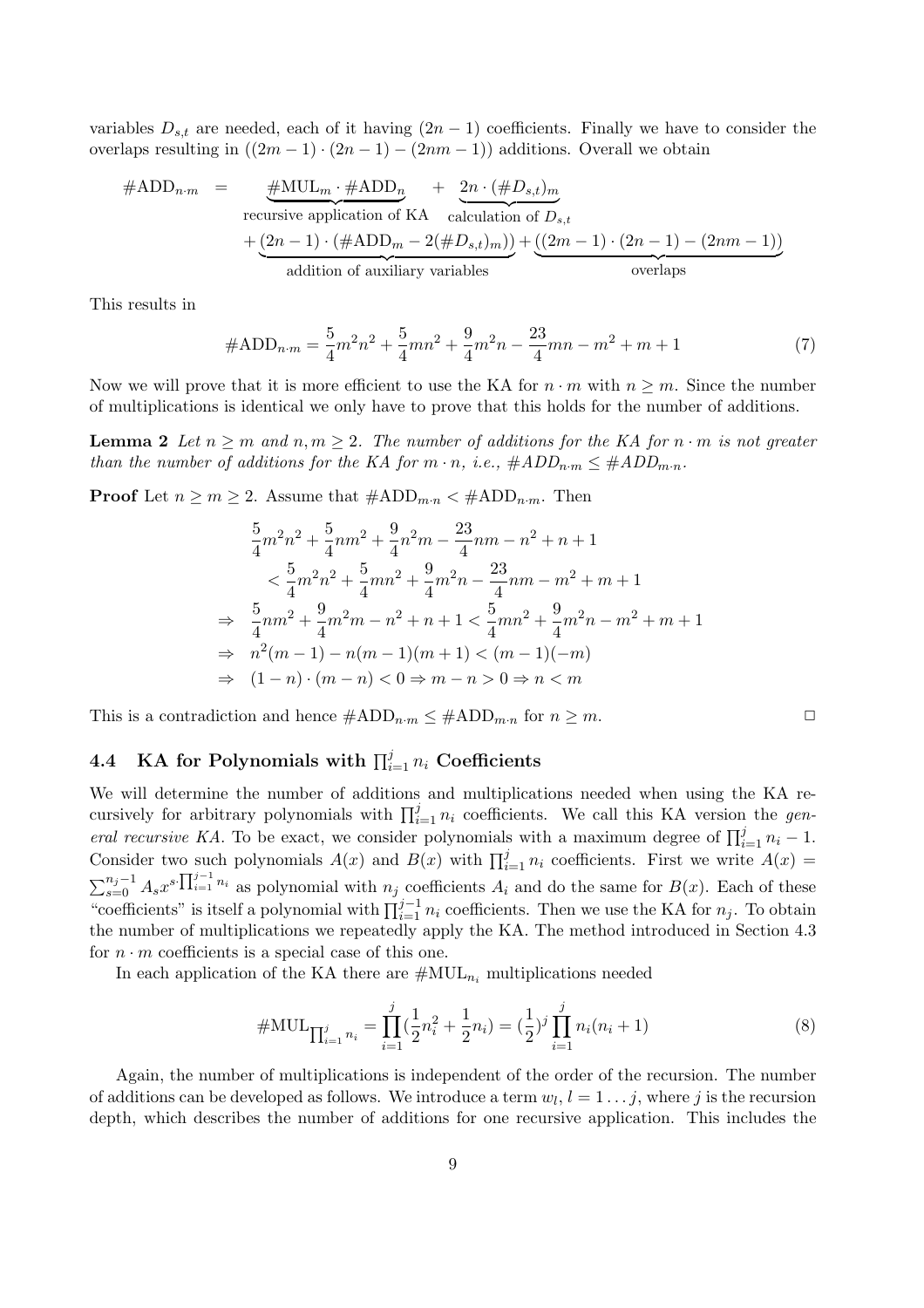additions to build  $D_{s,t}$ , to add all auxiliary variables, and it takes into account the overlaps. We comprise the last three points to

$$
w_l = w_{(\prod_{i=1}^{l-1} n_i) n_l} = 2 \prod_{i=1}^{l-1} n_i \cdot (\# D_{s,t})_{n_l}
$$
  
\ncalculation of  $D_{s,t}$   
\n
$$
+ (2 \prod_{i=1}^{l-1} n_i - 1) \cdot (\# ADD_{n_l} - 2(\# D_{s,t})_{n_l})) + ((2n_l - 1) \cdot (2 \prod_{i=1}^{l-1} n_i - 1) - (2 \prod_{i=1}^{l} n_i - 1))
$$
  
\naddition of auxiliary variables  
\noverlaps

describing the number of additions for the KA for  $n_l$  polynomials with  $\prod_{i=1}^{l-1} n_i$  coefficients without looking at the recursion. This can be simplified to

$$
w_l = 4 \cdot \prod_{i=1}^l n_i \cdot (n_l - 1) - \frac{3}{2} n_l^2 + \frac{1}{2} n_l + 1
$$

Moreover we need to look at the additions required for the recursion and define the number of additions recursively

$$
\#\text{ADD}_{\prod_{i=1}^j n_i}=w_j+\#\text{MUL}_{n_j}\cdot\#\text{ADD}_{\prod_{i=1}^{j-1} n_i}
$$

with initial condition

$$
\#ADD_{n_1} = \frac{5}{2}n_1^2 - \frac{7}{2}n_1 + 1.
$$

Using (7) this recursion can be transformed to

#ADDQ<sup>j</sup> <sup>i</sup>=1 n<sup>i</sup> = Y j i=3 #MULn<sup>i</sup> · #ADDn1·n<sup>2</sup> + j X−<sup>1</sup> l=3 ( Y j i=l+1 #MULn<sup>i</sup> · wl) + w<sup>j</sup>

or

$$
#ADD_{\prod_{i=1}^{j} n_i} = \prod_{i=2}^{j} #MUL_{n_i} \cdot #ADD_{n_1} + \sum_{l=2}^{j-1} (\prod_{i=l+1}^{j} #MUL_{n_i} \cdot w_l) + w_j
$$
(9)

**Theorem 1** Let  $n_i$  be integer values with  $n_i \geq 2$ . Then the application of the KA for  $\prod_{i=1}^{j} n_i$  is most efficient (i.e., it needs the least number of additions and multiplications) for a permutation of  $(n_i)_{i \in \{1,...,j\}}$  with  $n_i \geq n_{i+1}$  for  $1 \leq i \leq j-1$ .

Proof The number of multiplications is independent of the order of the recursion steps and needs not to be considered. Let  $n_1, \ldots, n_j$  be a sequence n with  $n_i \leq n_{i+1}$  for  $i = 1, \ldots, j-1$ . Let  $t = s + 1$  and  $n'_1, \ldots, n'_j$  be another sequence  $n'$  with  $n'_s = n_t, n'_t = n_s$  and  $n'_i = n_i$  otherwise. We will show that the recursive KA for the sequence  $n'$  needs at least the same number of additions as the recursive KA for the sequence  $n$ . Since each sequence can be determined by changing adjacent elements, i.e., elements which are next to each other, the recursive KA for the original sequence  $n$ is most efficient. We only look at  $j \geq 3$ . For  $j = 2$  see Lemma 2.

Let  $w'_i$  be the value  $w_{(\prod_{i=1}^{i-1}$  $\sum_{j=1}^{i-1} n'_j n'_i$ . To compare the number of additions we only look at the values that differ in the two sequences. Then  $w'_s \leq w_s$ ,  $w_s \leq w_t$ ,  $w_t \leq w'_t$ ,  $w'_t \leq w'_s$  and  $w_i = w'_i$  otherwise. Furthermore  $n'_s = n_t$ ,  $n'_t = n_s$ ,  $n'_s \leq n'_t$  and  $n_t \leq n_s$ . We want to prove by applying (9) that

$$
\#\text{ADD}_{\prod_{i=1}^j n_i} \leq \#\text{ADD}_{\prod_{i=1}^j n'_i}
$$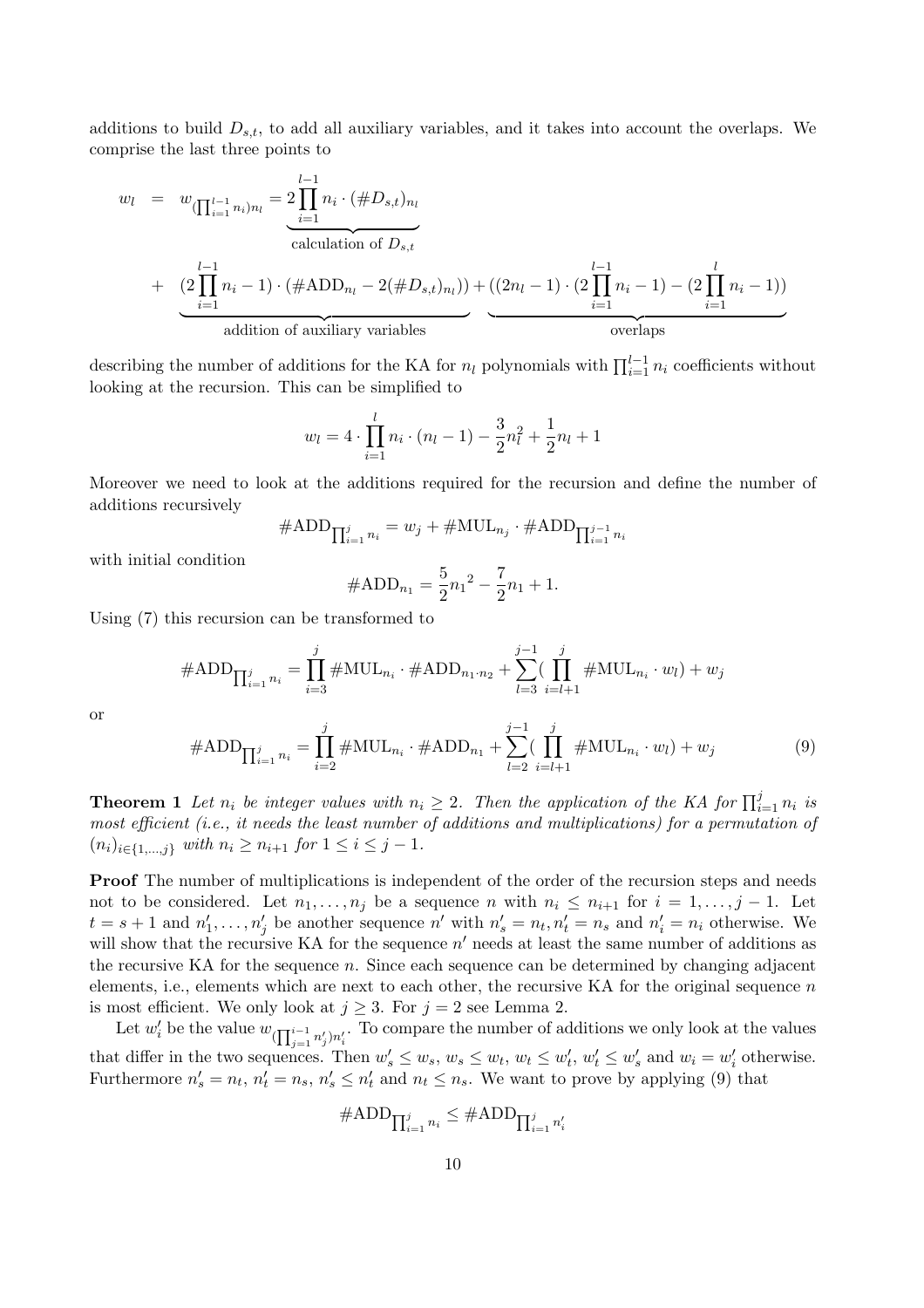Since most of the values in the sequence are identical we only have to prove that

$$
w'_{s} \# \text{MUL}_{n_{j}} \# \text{MUL}_{n_{j-1}} \cdot \ldots \cdot \# \text{MUL}_{n'_{s+1}} + w'_{t} \# \text{MUL}_{n_{j}} \# \text{MUL}_{n_{j-1}} \cdot \ldots \cdot \# \text{MUL}_{n'_{t+1}}
$$
  
\n
$$
\geq w_{s} \# \text{MUL}_{n_{j}} \# \text{MUL}_{n_{j-1}} \cdot \ldots \cdot \# \text{MUL}_{n_{s+1}} + w_{t} \# \text{MUL}_{n_{j}} \# \text{MUL}_{n_{j-1}} \cdot \ldots \cdot \# \text{MUL}_{n_{t+1}}
$$

We note that  $n'_{s+1} = n'_{t}$  and  $n'_{t+1} = n_{t+1}$ . We simplify this to

$$
w'_s \cdot \# \text{MUL}_{n'_t} \geq w_s \cdot \# \text{MUL}_{n_t}
$$

and obtain

$$
(4(n_1 \cdot n_2 \cdot \ldots \cdot n_{s-1} \cdot n'_s) \cdot (n'_s - 1) - \frac{3}{2}n'_s{}^2 + \frac{1}{2}n'_s + 1) \cdot (\frac{1}{2}n'_t{}^2 + \frac{1}{2}n_t)
$$
  
\n
$$
\geq (4(n_1 \cdot n_2 \cdot \ldots \cdot n_{s-1} \cdot n_s) \cdot (n_s - 1) - \frac{3}{2}n_s{}^2 + \frac{1}{2}n_s + 1) \cdot (\frac{1}{2}n_t{}^2 + \frac{1}{2}n_t)
$$
  
\n
$$
\Leftrightarrow (4(n_1 \cdot n_2 \cdot \ldots \cdot n_{s-1} \cdot n_t) \cdot (n_t - 1) - \frac{3}{2}n_t{}^2 + \frac{1}{2}n_t + 1) \cdot (\frac{1}{2}n_s{}^2 + \frac{1}{2}n_s)
$$
  
\n
$$
\geq (4(n_1 \cdot n_2 \cdot \ldots \cdot n_{s-1} \cdot n_s) \cdot (n_s - 1) - \frac{3}{2}n_s{}^2 + \frac{1}{2}n_s + 1) \cdot (\frac{1}{2}n_t{}^2 + \frac{1}{2}n_t)
$$

This can be simplified to

$$
n_s \cdot n_t \cdot (\frac{1}{4}n_s - \frac{3}{4}n_t) - n_s^2 + n_s \ge n_t \cdot n_s \cdot (\frac{1}{4}n_t - \frac{3}{4}n_s) - n_t^2 + n_t
$$
  
\n
$$
\Leftrightarrow n_s^2 n_t - n_t^2 n_s + n_t^2 - n_s^2 - n_s - n_t \ge 0
$$
  
\n
$$
\Leftrightarrow (n_s - n_t) \cdot (n_s n_t + 1 - n_t - n_s) \ge 0
$$

Since  $n_s \geq n_t \geq 2$  and  $n_s n_t > n_t + n_s$  for  $n_s, n_t \geq 2$  this is always true.

#### 4.5 How to Apply KA with the Least Cost

It was shown above that for a sequence  $n_i$  the KA for  $\prod_i n_i$  coefficients is most efficient when  $n_i \geq n_{i+1}$ . We will now show that it is more efficient to apply the KA recursively than only once. Let k be the non-prime number of coefficients. Since k is not prime it can be written as  $k = n \cdot m$  and  $n, m \neq k$ . We compare using the KA for k and for  $n \cdot m$  coefficients. Since we use the KA recursively proving that the one-step recursion is more efficient than no recursion results immediately in the law to use the KA for the factorization of  $k$  with multiple prime factors.

Theorem 2 Let  $k = \prod$  $i\, p_i^{\,e_i}$  with  $p_i$  prime. Then the general recursive KA for  $\prod_i \prod_{j=1}^{e_i} p_i$  with  $p_i \geq p_{i+1}$  results in the least number of operations.

**Proof** Let  $n \geq m \geq 2$ . First we compare the number of multiplications of the KA for k and  $n \cdot m = k$  coefficients.

$$
\# \text{MUL}_k = \frac{1}{2}(nm)^2 + \frac{1}{2}nm
$$

$$
\# \text{MUL}_{n \cdot m} = \frac{1}{4}(n^2 + n)(m^2 + m)
$$

We will show that  $\#\text{MUL}_{n\cdot m} \leq \#\text{MUL}_k$ 

$$
\frac{1}{4}n^2m^2 + \frac{1}{4}nm^2 + \frac{1}{4}n^2m + \frac{1}{4}nm \le \frac{1}{2}n^2m^2 + \frac{1}{2}nm
$$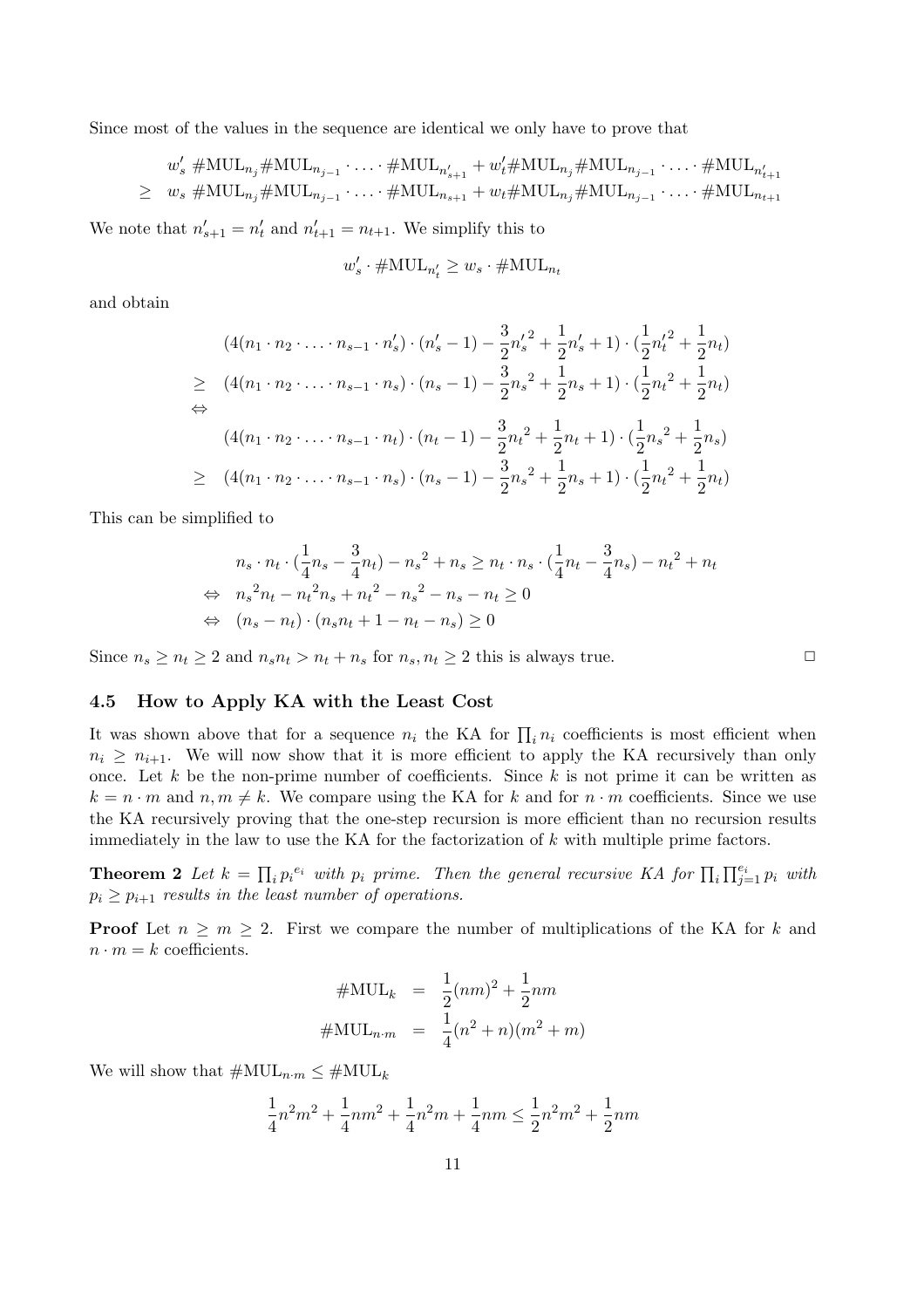$$
\Leftrightarrow \frac{1}{4}nm^2+\frac{1}{4}n^2m\leq \frac{1}{4}n^2m^2+\frac{1}{4}nm\Leftrightarrow m+n\leq nm+1
$$

Since  $m + n \leq mn$  for  $n, m \geq 2$  this is true. Now we compare the number of additions.

$$
#ADD_k = \frac{5}{2}n^2m^2 - \frac{7}{2}nm + 1
$$
  

$$
#ADD_{n \cdot m} = \frac{5}{4}n^2m^2 + \frac{5}{4}n^2m + \frac{9}{4}m^2n - \frac{23}{4}mn - m^2 + m + 1
$$

Then

$$
\#ADD_{n\cdot m} \leq \#ADD_k \Leftrightarrow 5n^2 + 9mn - 4m + 4 \leq 5n^2m + 9n
$$

This can be proven by induction on n with arbitrary  $m$ .

Basis  $n = 2, m \leq n$  implies  $m = 2$ :

$$
5 \cdot 4 + 9 \cdot 2m - 4m + 4 = 24 + 14m = 52 \le 58 = 20m + 18 = 5 \cdot 4m + 18
$$

Assume the assertion holds for  $k \leq n$ . Then we prove it for  $n+1$ 

$$
5(n+1)^2 + 9m(n+1) - 4m + 4 = 5n^2 + 9mn - 4m + 4 + 10n + 5 + 9m \le 5n^2m + 9n + 10n + 5 + 9m
$$
  

$$
\le 5n^2m + 9n + 9 + 10(n+m) + m \le 5n^2m + 9n + 9 + 10nm + m \le 5(n+1)^2m + 9(n+1)
$$

 $\Box$ 

This results in a simple rule on how to use the general recursive KA: use the factorization of a number k with multiple prime factors combined with an increasing sequence of steps, i.e., KA for  $k = \prod_{i=1}^{j} n_i$  with  $n_i \ge n_{i+1}$ , e.g.,  $2 \cdot 2 \cdot 3 \cdot 5$  for polynomials with 60 coefficients. However, a number of intermediate results has to be stored due to the recursive nature. This might reduce the efficiency for small-sized polynomials. As we showed in Section 3.3 the threshold value  $r$  for the KA to be efficient is always 3 for the one-iteration KA. Since we proved that the recursive KA is more efficient than the one-iteration KA it is obvious that  $r \leq 3$  always holds. Appendix A displays the least number of operations needed to multiply two polynomials with the KA for polynomials with  $n \in [2, 128]$  coefficients. There are two sections. The first one displays numbers for the general recursive KA as described in Section 4.4 while the second one describes numbers for the simple recursive KA as introduced in Section 4.1. The first column "n" displays the number of coefficients of the polynomials. The second column "distribution" displays how to use the KA for  $n$  coefficients (as mentioned above these are the prime factors in declining order). The next columns denote the number of multiplications and additions. The following column gives the ratio

$$
r = \frac{\text{\#ADD} - (n-1)^2}{n^2 - \text{\#MUL}}.
$$

If the time ratio  $r'$  between a multiplication and an addition on a given platform is larger than this  $r$ , then the KA is efficient. Note that very small values occur for values of  $n$  which largest prime factor is still small, while negative values for  $r$  occur if the KA needs less multiplications and additions than the schoolbook method. The very last column " $opt(r)$ " describes which KA version results in a better value  $r$ , i.e., has smaller  $r$ . We use this as an indicator for a better performance. One can see that the simple recursive KA often outperforms the general recursive KA, especially when  $n$ has not only small prime factors. When the number of coefficients is unknown at implementation time or changes permanently it is wise to use the simple recursive KA since it is more efficient in most cases and easier to implement. There are more variants of the KA that might be considered for a fixed-size polynomial multiplication. For example, instead of using the one-iteration KA for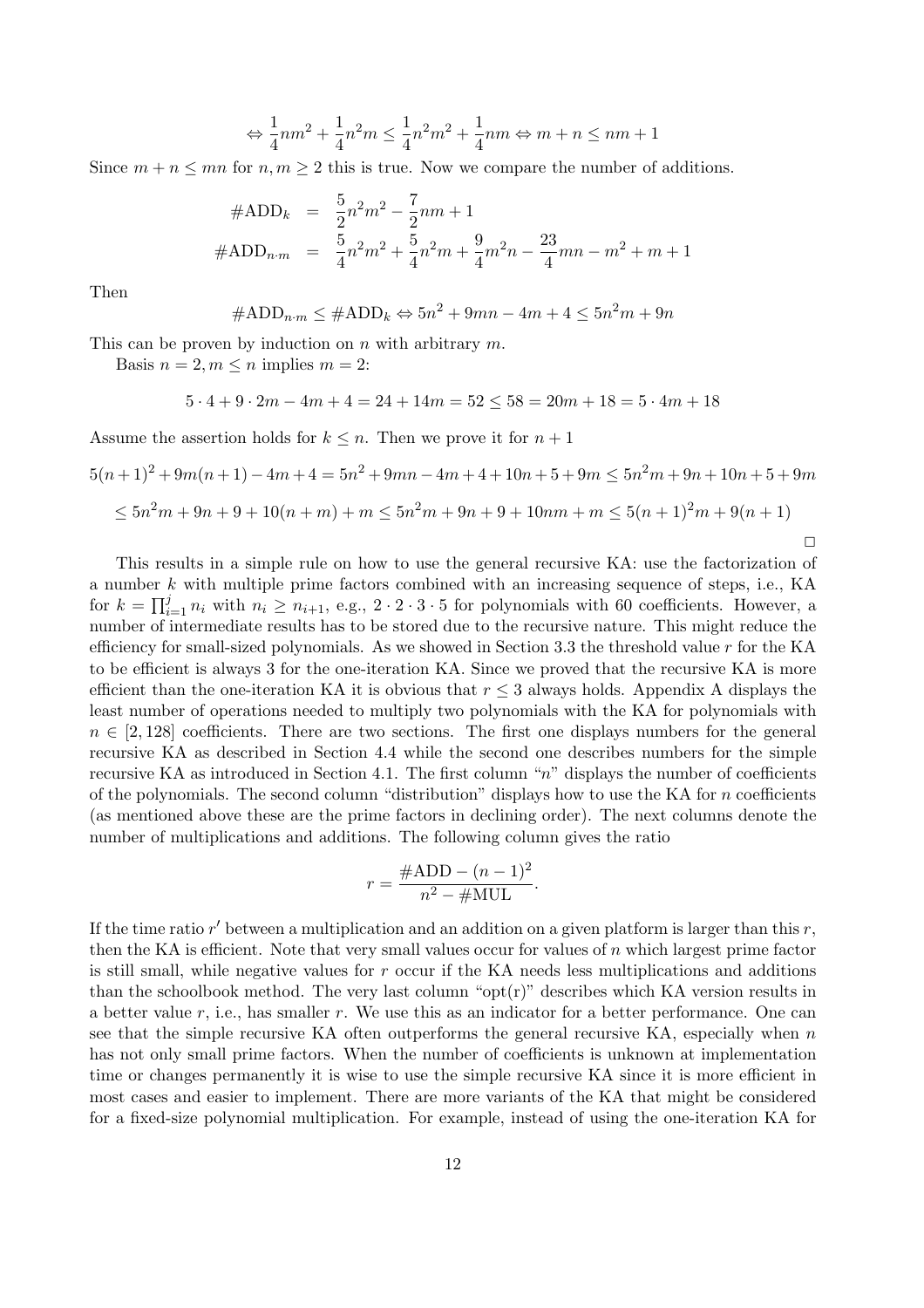|   | #ADD                                   |
|---|----------------------------------------|
|   | $\sqrt{6n^{\log_2 3} - 8n + 2}$        |
| З | $\frac{29}{5}n^{\log_3 6} - 8n +$      |
| 5 | $\frac{39}{5}n^{\log_5 15} - 8n$       |
|   | $\frac{49}{8}n^{\log_7 28} - 8n$<br>25 |

Table 3: Values  $\#\text{MUL}_n$  for  $n = p^j$ .

 $n = 31$  coefficients you can use the recursive KA and split the 31 coefficient polynomial into two polynomials of 15 and 16 coefficients, respectively. Alternatively you could split the 31 coefficient polynomial into three parts of 10, 10, and 11 coefficients, respectively. In the next recursion step the polynomials are again split in two or three parts, and so on.

Note that it might be more efficient to use a combination of the KA and the schoolbook method. For example, take a look at  $n = 8$  with the distribution [2 2 2] in Appendix A. Let us consider a platform with  $r' = 2$ . Since  $r' > r = 1.38$  it is more efficient to use the KA. However the threshold value for  $n = \lfloor 2 \rfloor$  is  $r = 2.14$ . Therefore it is most efficient to first use the KA for polynomials with 2 coefficients where the coefficients themselves are polynomials with 4 coefficients. These polynomials are then multiplied by the schoolbook method, and not by the recursive KA.

#### 4.6 Complexity of KA

In this section we will analyze the asymptotic complexity of the KA. To simplify this we assume that the number of coefficients n is a power of some integer number, i.e.,  $n = p<sup>j</sup>$ . The number of multiplications can be determined by

$$
\# \text{MUL}_n = (\frac{1}{2}p^2 + \frac{1}{2}p)^j = (\frac{1}{2}p^2 + \frac{1}{2}p)^{\log_p n} = n^{\log_p(\frac{1}{2}p^2 + \frac{1}{2}p)}\tag{10}
$$

For very large p this converges to  $(1/2)^j$   $n^2$ , for small p, especially  $p = 2$  we derive a complexity of  $n^{\log_2 3}$ . As shown in Section 4.1 an upper bound of the simple recursive KA for arbitrary n is  $1.20^{\log_2 3}$ .

The number of additions is not as easily obtained. The number can be obtained by (9). Table 3 shows the number of additions needed for some values of p. We obtain for  $\#\text{ADD}$  a complex formula

$$
\#ADD_n = (1/2p^2 + 1/2p)^{j-1} (5/2p^2 - 7/2p + 1) + 4p^j (p - 1) - 3/2p^2 + 1/2p + 1 + 1/2 (p + 1)
$$

$$
\cdot (1/2p^2 + 1/2p)^j \left(3p^2 \left(2\frac{1}{p(p+1)}\right)^j + 2\left(2\frac{1}{p(p+1)}\right)^j p - 8p \left(2(p+1)^{-1}\right)^j - 16\left(2(p+1)^{-1}\right)^j\right)
$$

$$
\cdot (p+2)^{-1} - 1/2 (p+1) \left(1/2p^2 + 1/2p\right)^j \left(-52(p+1)^{-2} + 8\frac{1}{p(p+1)^2} - 32\frac{p}{(p+1)^2}\right)(p+2)^{-1}
$$

This expression can be written as

$$
\#ADD_n = a \cdot n^{\log_p(\frac{1}{2}p^2 + \frac{1}{2}p)} - 8n + b \tag{11}
$$

with a and b some positive number smaller than n (actually  $a \leq 6$  and  $b \leq 3$ ). For very large p (11) converges to

$$
\lim_{p \to \infty} \#ADD_n = \lim_{p \to \infty} 5n^{\log_p(\frac{1}{2}p^2 + \frac{1}{2}p)} - 8n + 3 = 5n^2 - 8n + 3
$$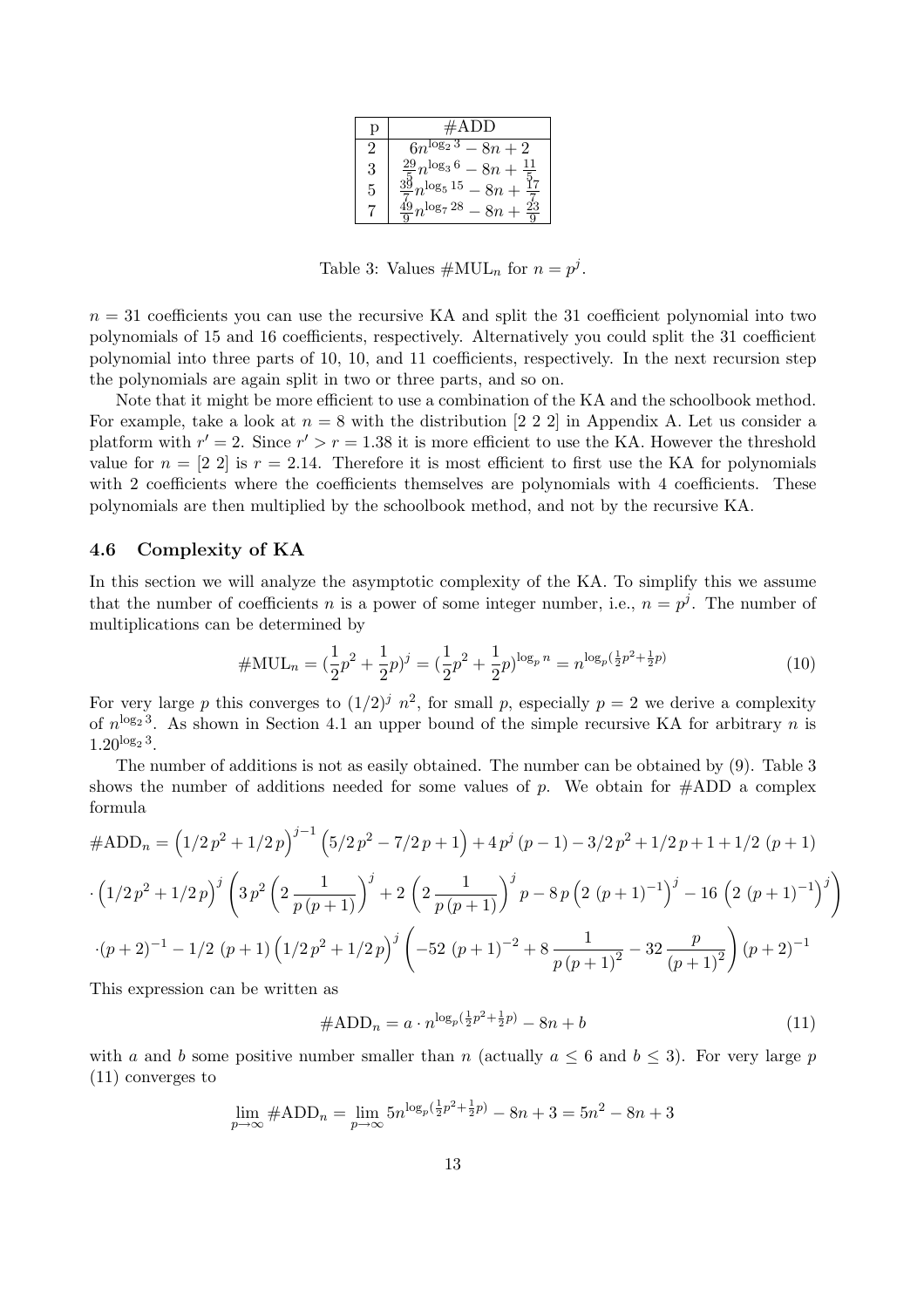Note that for small  $p$  and large  $j$  the number of multiplications and additions is smaller compared to the schoolbook method that requires  $(n-1)^2$  additions. For large integer numbers of p (10) converges to a complexity of  $n^2$ .

## 5 Squaring with KA

The KA can be applied to squaring polynomials by simply replacing all the coefficient multiplications by coefficient squarings while keeping the additions. Although there is no special form of a squaring KA there still might be a performance gain compared to the ordinary squaring method which requires n squarings,  $n(n-1)/2$  multiplications and  $(n-1)^2$  additions. However, this varies for different platforms and depends on the ratio in time between a squaring and a multiplication. Let  $t_a$ ,  $t_s$  and  $t_m$  be the time for an addition, a squaring and a multiplication, respectively. Let  $r = t_m/t_a$  be the ratio between a multiplication and an addition as before, and let  $c_k$  and  $c_s$  be the cost of the KA and schoolbook method, respectively. For the comparison we use the upper bound complexity of the KA as stated in Section 4.1. We obtain

$$
c_k < c_s \Leftrightarrow 1.20n^{\log_2 3} t_s + 7n^{\log_2 3} t_a < nt_s + n(n-1)/2t_m + (n-1)^2 t_a
$$

We want to present the two extreme scenarios. In the first one a squaring comes for free, e.g., as it almost is the case for binary fields. Thus  $t_s = 0$  such that we obtain

$$
r > \frac{7n^{\log_2 3} - n^2 + 2n - 1}{(n^2 - n)/2}
$$

Let r' be the right side term. If  $r > r'$  then it is efficient to use KA instead of the schoolbook squaring method. For  $r = 10$ , i.e. a multiplication takes as long as 10 additions, the Squaring KA outperforms the schoolbook squaring method for  $n \geq 4$  if a squaring is for free and a multiplication does not perform faster than an addition. For  $r = 2$ , the Squaring KA outperforms the schoolbook method for  $n >= 24$ .

The second scenario is the case when a squaring takes as long as a multiplication, i.e.,  $t_s = t_m$ . Then we obtain

$$
r > \frac{7n^{\log_2 3} - n^2 + 2n - 1}{n/2(n+1) - 1.20n^{\log_2 3}}
$$

Again let r' be the right side term. In this case, for  $n \geq 3$  the KA Squaring outperforms the schoolbook method if  $r = 10$ , and for  $n \geq 21$  it outperforms the schoolbook method if  $r = 2$ . If  $r = 1$ , i.e. a multiplication takes as long as an addition, then the KA Squaring outperforms the schoolbook squaring method for  $n > = 44$ .

Clearly, if  $t_s = a t_m$  with  $0 < a < 1$  then the range where KA Squaring outperforms the schoolbook method are in a similar range as above. Hence, one needs first to consider the ratio r in order to estimate the superior squaring method.

## 6 Improvement by Using Dummy Coefficients

To improve the KA we can use dummy coefficients, i.e. prefix zero coefficients, to reduce the number of operations. In Appendix A we observe that the general recursive KA for 11 coefficients needs more operations than the one for 12. Assume  $A(x)$  and  $B(x)$  are polynomials with 11 coefficients, i.e., of degree 10. Just by adding a dummy coefficient  $a_{11}$  and  $b_{11}$  with  $a_{11} = b_{11} = 0$  we can reduce the total number of operations from 331 to 275. Furthermore it can be observed that the added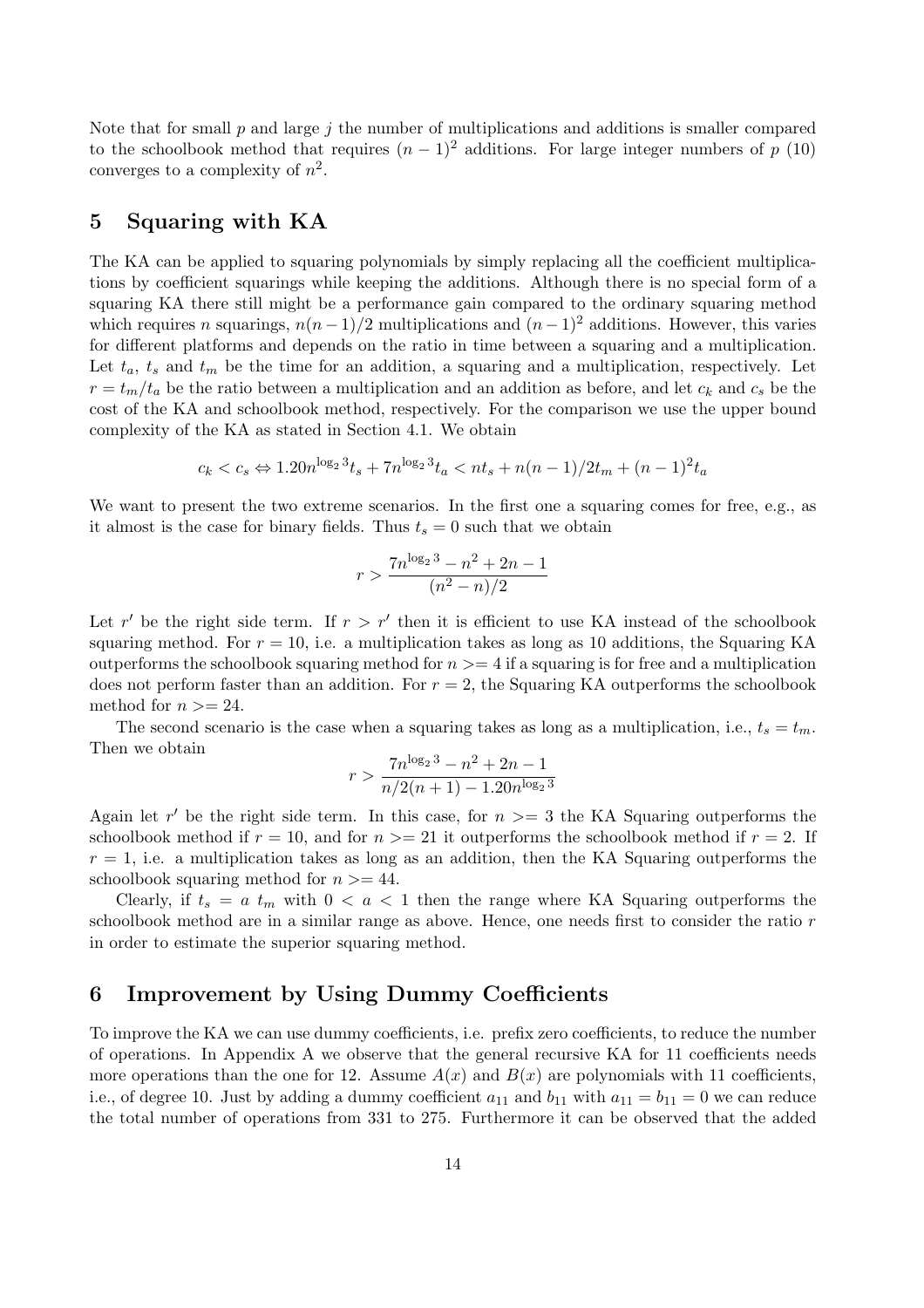coefficients imply that there are some computations in the algorithm which do not need to be done. Whenever  $a_{11}$  or  $b_{11}$  occurs in the computation we do not need to compute the result. We will show this for an example for polynomials with 11 coefficients.

Let  $A(x) = \sum_{i=0}^{10} a_i \cdot x^i$  and  $B(x) = \sum_{i=0}^{10} b_i \cdot x^i$  be two degree-10 polynomials. Then  $A'(x) =$  $\sum_{i=0}^{11} a_i \cdot x^i$  and  $B'(x) = \sum_{i=0}^{11} b_i \cdot x^i$  with  $a_{11} = b_{11} = 0$  are two degree-11 polynomials with  $A(x) \cdot B(x) = A'(x) \cdot B'(x)$ . We will apply the KA recursively for polynomials with 12 coefficients (in the sequence  $3 - 2 - 2$ ). First we rewrite the polynomials:

$$
A'(x) = A_1^{(1)} \cdot x^6 + A_0^{(1)}, \ B'(x) = B_1^{(1)} \cdot x^6 + B_0^{(1)}
$$

and use the KA for degree-1 polynomials:

$$
D_0^{(1)} = A_0^{(1)} \cdot B_0^{(1)}, \ D_1^{(1)} = A_1^{(1)} \cdot B_1^{(1)}, \ D_{0,1}^{(1)} = (A_0^{(1)} + A_1^{(1)}) \cdot (B_0^{(1)} + B_1^{(1)})
$$

 $D_0^{(1)}$  and  $D_{0,1}^{(1)}$  are computed as usual and only the computation of  $D_1^{(1)}$  saves some operations (note that  $D_1^{(1)}$  has 10 and not 12 coefficients). Now we compute  $D_1^{(1)}$ .

$$
D_1^{(1)} = A_1^{(1)} \cdot B_1^{(1)}
$$

For the second iteration we divide the polynomials once more

$$
A_1^{(1)} = A_1^{(2)} \cdot x^3 + A_0^{(2)}, B_1^{(1)} = B_1^{(2)} \cdot x^3 + B_0^{(2)}
$$

and obtain the auxiliary variables:

$$
D_0^{(2)} = A_0^{(2)} \cdot B_0^{(2)}, \ D_1^{(2)} = A_1^{(2)} \cdot B_1^{(2)}, \ D_{0,1}^{(2)} = (A_0^{(2)} + A_1^{(2)}) \cdot (B_0^{(2)} + B_1^{(2)})
$$

As above,  $D_0^{(2)}$  and  $D_{0,1}^{(2)}$  do not change compared to the usual computation. To compute  $D_1^{(2)}$ we need the KA for 2 coefficients instead of 3. Furthermore we save 2 additions to compute each  $D_{0,1}^{(1)}$  and  $D_{0,1}^{(2)}$  because  $A_1^{(1)}$  and  $B_1^{(1)}$  have only 5 coefficients,  $A_1^{(2)}$  and  $B_1^{(2)}$  only 2. To obtain the result we have to compute

$$
D_1^{(1)} = A_1^{(1)} \cdot B_1^{(1)} = D_1^{(2)} \cdot x^6 + (D_{0,1}^{(2)} - D_0^{(2)} - D_1^{(2)}) \cdot x^3 + D_0^{(2)}
$$

Since  $D_1<sup>(2)</sup>$  has only 4 coefficients instead of 6 we save another 2 additions. To obtain the desired result we compute

$$
A'(x) \cdot B'(x) = D_1^{(1)} \cdot x^{12} + (D_{0,1}^{(1)} - D_0^{(1)} - D_1^{(1)}) \cdot x^6 + D_0^{(1)}
$$

We save another 2 additions because  $D_1^{(1)}$  has only 10 coefficients instead of 12. So altogether we derive

$$
\begin{array}{rcl}\n\#\text{MUL}_{11} & = & \#\text{MUL}_{12} - \#\text{MUL}_{3} + \#\text{MUL}_{2} = 54 - 6 + 3 = 51 \\
\#\text{ADD}_{11} & = & \#\text{ADD}_{12} - \#\text{ADD}_{3} + \#\text{ADD}_{2} - 4 \cdot 2 = 221 - 13 + 4 - 8 = 204\n\end{array}
$$

and

$$
\#\text{MUL}'_{11} + \#\text{ADD}'_{11} = 51 + 204 = 255
$$

compared to

$$
\#\text{MUL}_{11} + \#\text{ADD}_{11} = 331
$$

for the general recursive KA.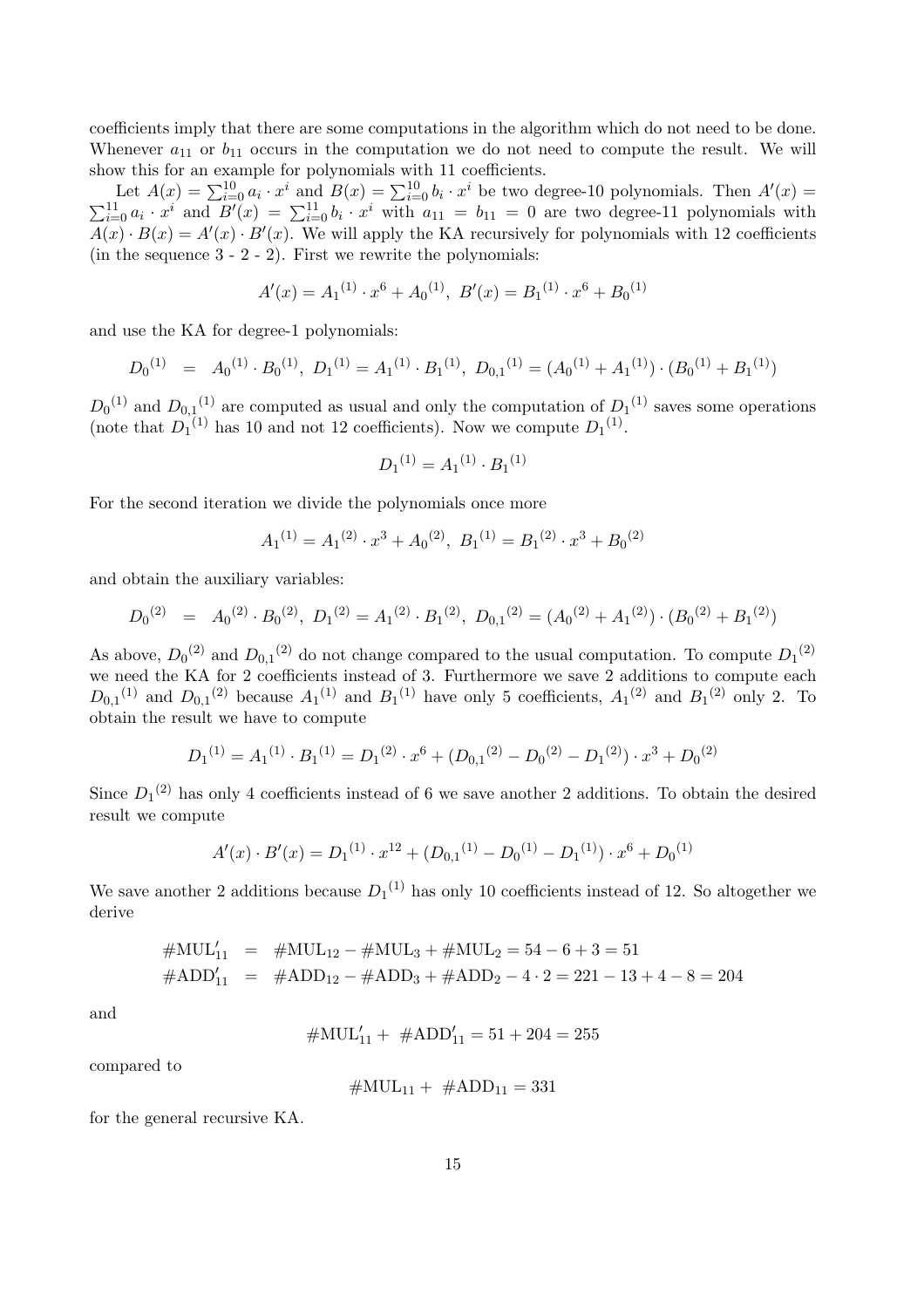Note that computing  $D_1^{(1)}$  by using the KA for 5 coefficients requires the same amount of operations. This simple approach can be enhanced by adding one or more dummy coefficients and using this approach recursively.

Now observe that the number of multiplications is exactly the same as it is for the simple recursive KA for 11 coefficients while the number of additions is slightly less. Without a formal proof we can state that the usage of dummy coefficients combined with the general recursive KA only results in a slight performance gain compared to the simple recursive KA. This is due to the fact that the simple recursive KA for  $n$  coefficients always needs less operations than the KA for  $n + 1$  coefficients because of the algorithm's construction. Since the simple recursive KA is more efficient than the general recursive KA we can only expect a slight performance gain.

## 7 Concluding Remarks

In this article we demonstrated several recursive algorithms to multiply two arbitrary polynomials by means of the Karatsuba Algorithm. We analyzed the complexity of these algorithms and described how to apply them most efficiently. In most cases the simple recursive KA yields the most efficient computation. By adding dummy coefficients the complexity might be slightly decreased.

## References

- [1] D. J. Bernstein. Multidigit Multiplication for Mathematicians. Advances in Applied Mathematics, to appear.
- [2] A. Karatsuba and Y. Ofman. Multiplication of Multidigit Numbers on Automata. Soviet Physics  $-$  *Doklady*,  $7(1963)$ , 595-596.
- [3] D. E. Knuth. The Art of Computer Programming. Volume 2: Seminumerical Algorithms. Addison-Wesley, Reading, Massachusetts, 3rd edition, 1997.
- [4] A. Lempel, G. Seroussi and S. Winograd. On the Complexity of Multiplication in Finite Fields. Theoretical Computer Science, 22 (1983), 285-296.
- [5] H. J. Nussbaumer. Fast Fourier Transform and Convolution Algorithms, 2nd Edition. Springer-Verlag, Berlin, Heidelberg, New York, 1982.
- [6] C. Paar. Efficient VLSI Architecture for Bit Parallel Computation in Galois Fields. PhD Thesis, Institute for Experimental Mathematics, University of Essen, Germany, 1994.
- [7] S. Winograd. Some Bilinear Forms Whose Multiplicative Complexity Depends on the Field of Constants. Mathematical Systems Theory, 10 (1977), 169-180.

## A Complexity of KA